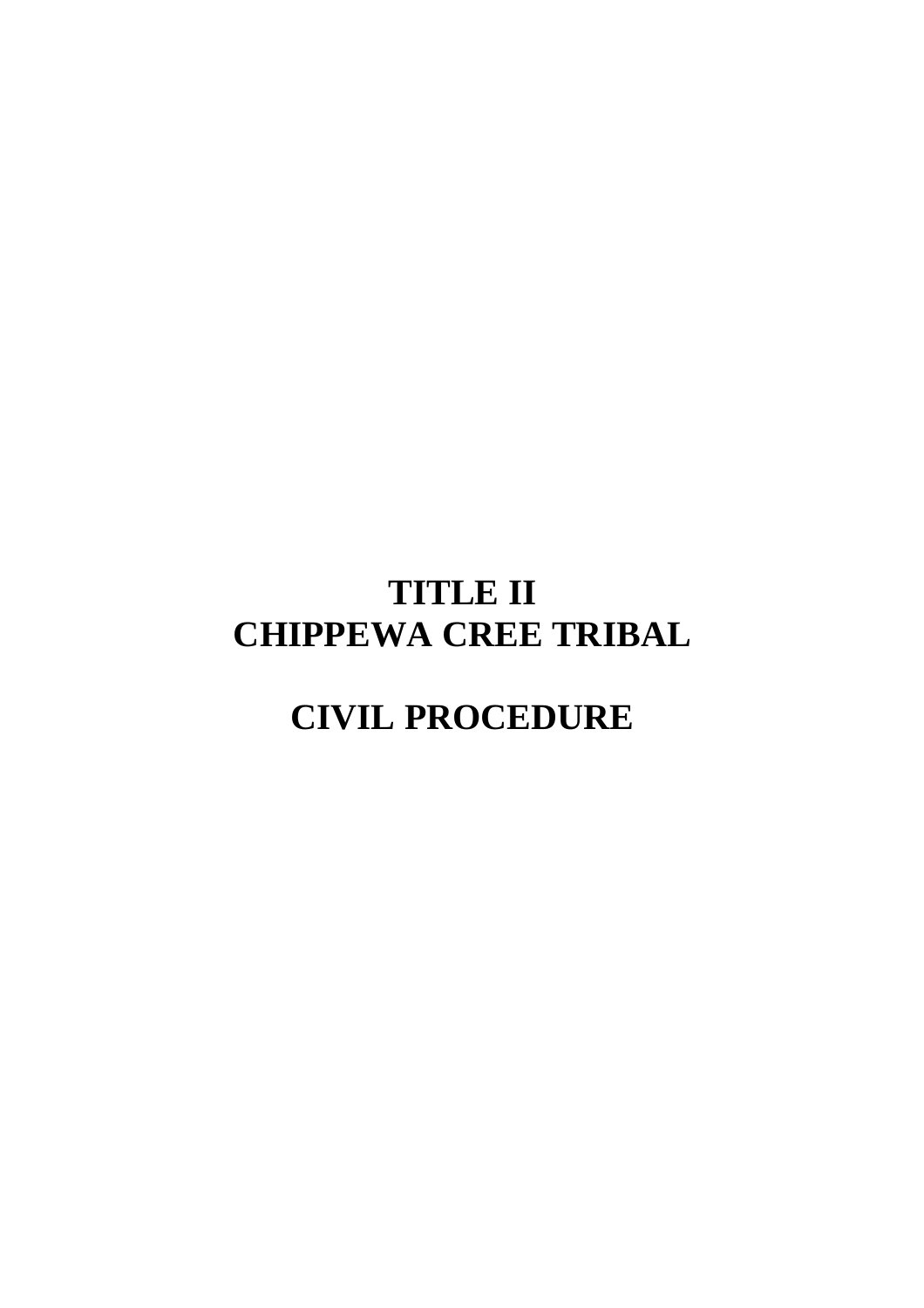# **TABLE OF CONTENTS:**

#### **Chapter 1 GENERAL PROVISIONS**

 **1.1 Scope and Construction** 

#### **Chapter 2 COMMENCEMENT OF ACTION AND PRELIMINARY MATTES**

- **2.1 Commencement of Action Service of Process**
- **2.2 Service of Process**
- **2.3 Proof of Service**
- **2.4 Time**
- **2.5 Pleadings**
- **2.6 Form of Pleadings**
- **2.7 Time Period for Responsive Pleadings**
- **2.8 Construction and Amendments to Pleadings**
- **2.9 Motions to Dismiss or to Make More Definitions**
- **2.10 Real Party in Interest**
- **2.11 Representative**
- **2.12 Joinder or Parties**
- **2.13 Intervenors**
- **2.14 Substitution of Parties**
- **2.15 Discovery by Interrogatories**
- **2.16 Discovery by Deposition**
- **2.17 Discovery by Production, Entry or Inspection**
- **2.18 Scope of Discovery**
- **2.19 Protective Order**
- **2.20 Failure to Make Discovery**
- **2.21 Use of Discovery**
- **2.22 Deposition Used at Trial**
- **2.23 Transfer of Indian Child Welfare proceedings From State Court**

#### **Chapter 3 TRIAL**

- **3.1 Assigning Cases for Trial**
- **3.2 Dismissal of Actions**
- **3.3 Subpoenas**
- **3.4 Rules of Evidence**
- **3.5 Jury Trials**
- **3.6 Selection and Number of Jurors; Alternate**
- **3.7 Examination of Jurors**
- **3.8 Separation of the Jury**
- **3.9 Improper Influence**
- **3.10 Instructions to the Jury**
- **3.11 Arguments in Jury Trial**
- **3.12 Special Verdicts and Interrogatories**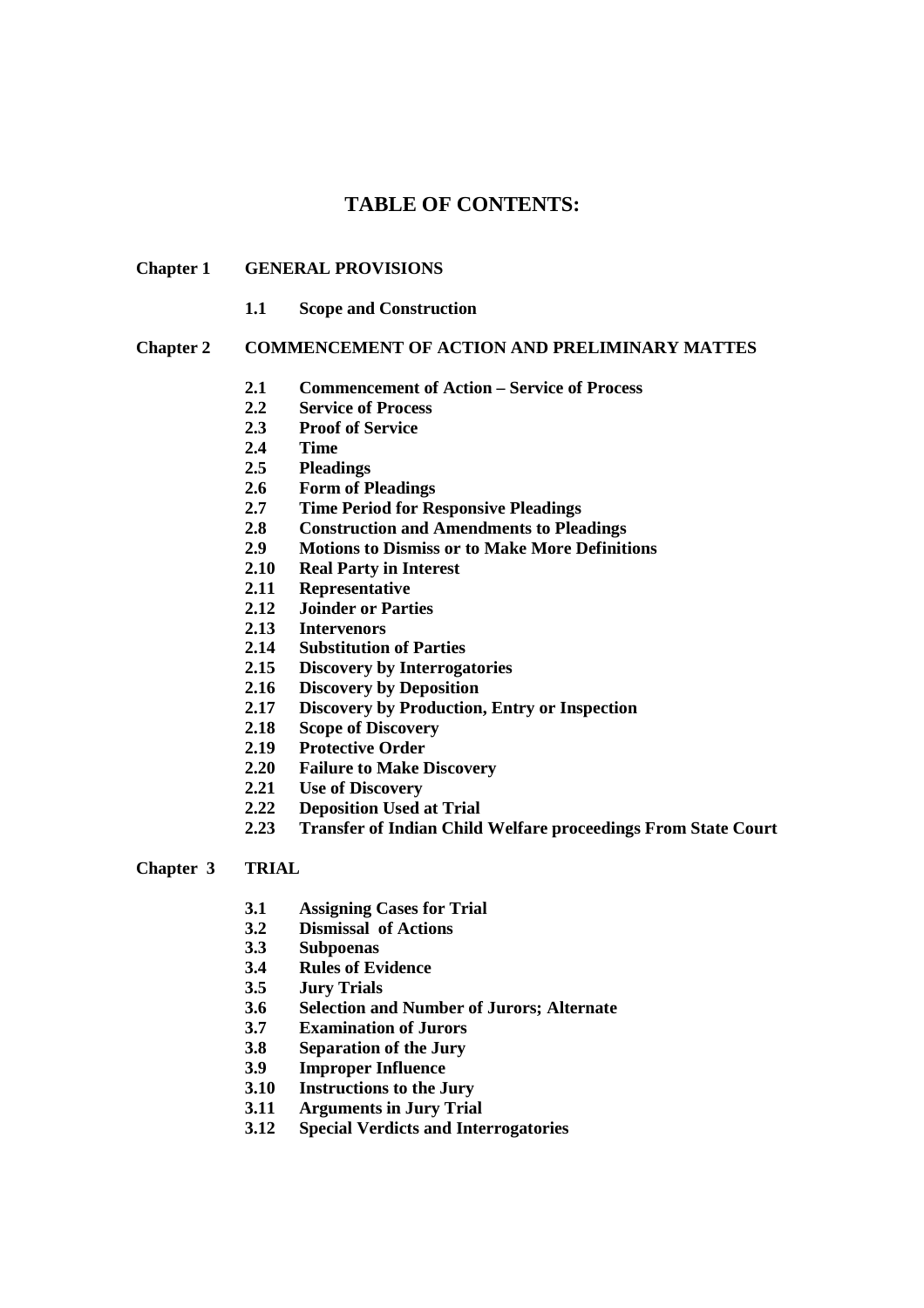- **3.13 Deliberation of the Jury**
- **3.14 Declaration of the Jury's Verdict**
- **3.15 Non Jury Trial**
- **3.16 Court Initiative**

#### **Chapter 4 JUDGEMENTS**

- **4.1 Default**
- **4.2 Summary Judgment**
- **4.3 Judgments After Full Trial**
- **4.4 Entry of Judgment**
- **4.5 Clerical Mistakes**
- **4.6 Death of a Party**
- **4.7 Proceedings to Enforce a Judgment**
- **4.8 Satisfaction of Judgment**
- **4.9 Time Limitation on Order of Judgment**
- **4.10 Stays of Proceedings to Enforce Judgment**
- **4.11 Execution of Judgments**
- **4.12 Property Subject to Writ of Execution**
- **4.13 Exemptions**
- **4.14 Procedure for Identification**
- **4.15 Substance of Writs**
- **4.16 Redemption from Sale**
- **4.17 Judgment Debtor's Property Owned with Another**

#### **Chapter 5 EXTRAORDINARY PROCEEDINGS OR REMEDIES**

- **5.1 Expulsion and Exclusion of Non-members From Tribal Lands**
- **5.2 Temporary Restraining Order**
- **5.3 Injunction**
- **5.4 Extraordinary Writs**
- **5.5 Habeas Corpus**
- **Chapter 6 Procedures for Appeals** 
	- **6.1 Who Can Request Judicial Review**
	- **6.2 Commencement of a Civil Appeal**
	- **6.3 What May Be Appealed**
	- **6.4 Opposing Party's Responses**
	- **6.5 Consequences of Missing Filing Dates**
	- **6.6 Availability of the Trial Transcript**
	- **6.7 Court Cost and Fee Waivers**
	- **6.8 When Oral Arguments Heard**
	- **6.9 Procedures on Appeal**
	- **6.10 Unanimous Decision**
	- **6.11 Written Decision**
	- **6.12 Time Limits**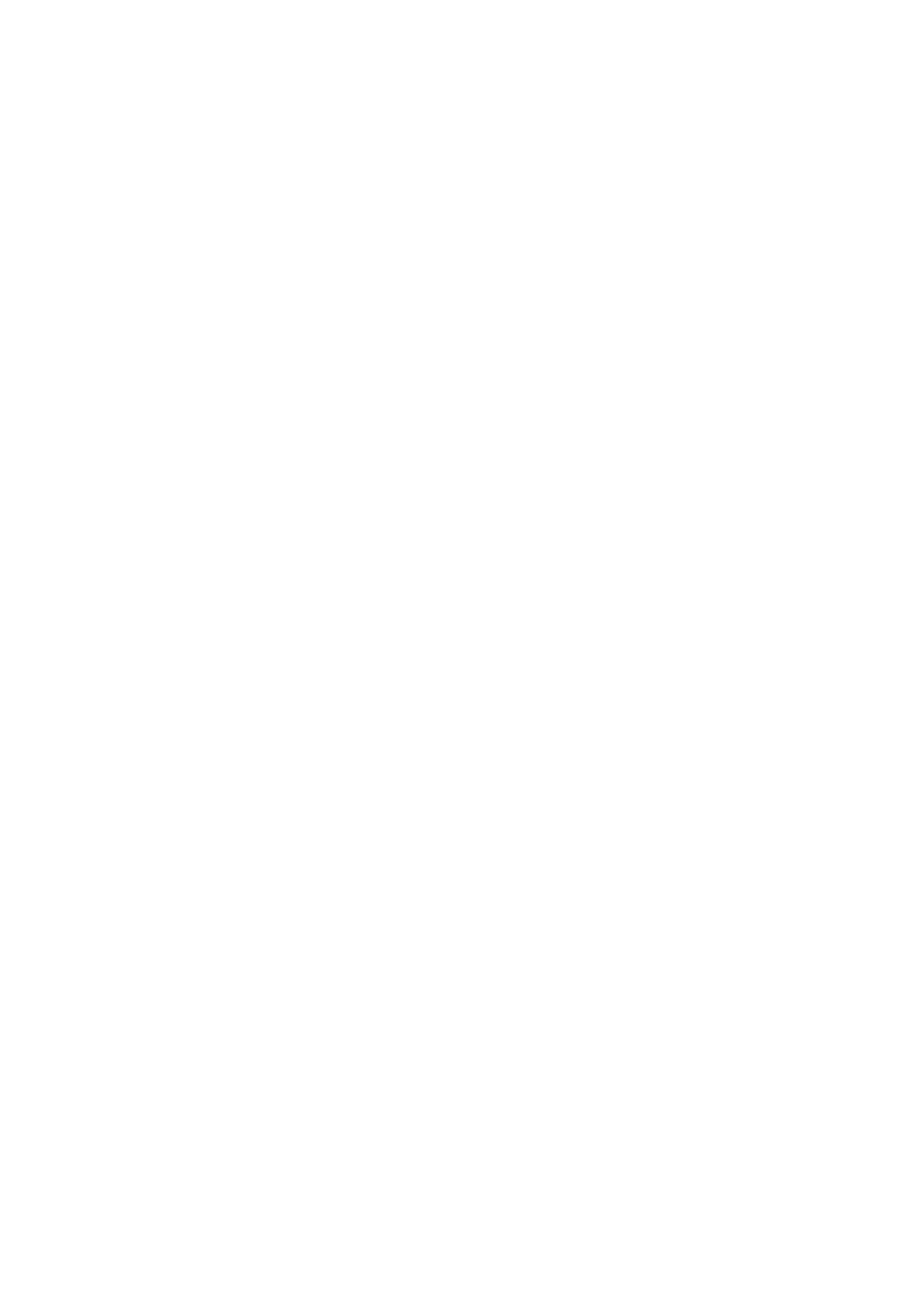# **TITLE II**

# **CIVIL PROCEDURE**

# **Chapter 1 GENERAL PROVISIONS**

## **1.1 Scope and Construction.**

Except when different rules specifically apply, these rules shall govern the procedures of the Chippewa-Cree Tribal Courts, in all civil proceedings and shall be constructed to secure a just, speedy, and inexpensive determination of every action.

## **Chapter 2 COMMENCEMENT OF ACTION AND PRELIMINARY MATTERS**

#### **2.1 Commencement of Action – Service of Process.**

Any action shall be commenced in the Tribal Court by the filing of a complaint with the Clerk, stating the names of the parties and the facts constituting a grievance for which relief is requested and signed by the Complaint and/or complaining witness.

## **2.2 Service of Process.**

Upon the filing of the complaint, the Clerk shall issue a summons; Service of process shall consist of delivering to the other party a copy of the complaint along with a summons.

 (1) The summons shall be signed by a Judge or the Clerk, be under the seal of the Tribal Court, contain the names of the parties, be directed to the defendant, and state the name and addresses of the plaintiff or his attorney or representative in the action, and that the defendant is required to answer the complaint within 20 days or a default judgment will be taken against him.

 (2) Service may be made by any law enforcement officer or other person, not a party, 18 years of age or older.

 (3) Services may be made on a party by delivering the summons and compliant to the party himself or to a person over 14 years old at the party's home or principle place of business, or officer, managing agent, or employee, or partner of a person.

 (4) If the party cannot be found within the exterior boundaries of the Rocky Boy's Reservation, service may be had by certified mail with delivery restricted to the party to be served.

 (5) Where the Tribal Court has Jurisdiction of the cause of action, service may be made anywhere in the United States.

 (6) All papers filed with the Clerk of Court by a party shall be filed by the Clerk with the opposing party, or the opposing party's designated attorney or lay council. Service of all papers except the complaint may be made by first class mail, return receipt requested.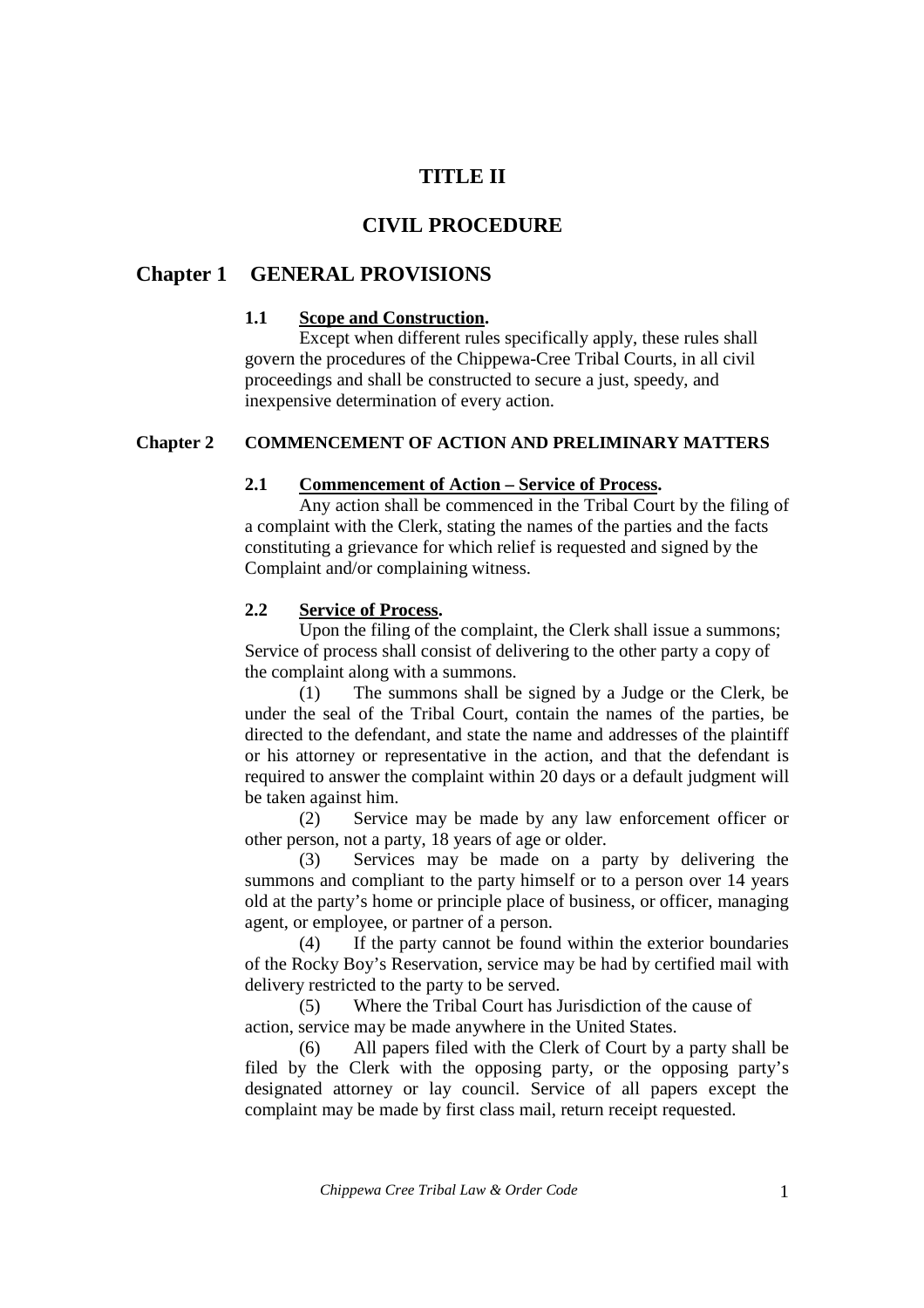(7) Persons other than natural persons involved in private or commercial activity within the exterior boundaries of the reservation shall designate an agent resident within the boundaries of the reservation for service of process. Service of process upon the designated agent constitutes service upon the person.

(8) Service upon a state shall be upon the Secretary of state.

 (9) Service upon any branch or agency of the federal government shall be upon the Secretary of State or head of the agency.

## **2.3 Proof of Servic***.*

 The returned postal receipt or an affidavit of service by the person making the service, returned to the Clerk, shall constitute proof of service.

## **2.4 Time.**

 (1) Computation. In the computing any period of time, the day on which the period is to begin shall not be counted and the last day of the period shall be counted; provided, however, that any time period under seven (7) days will not include Saturdays, Sundays, or legal holidays in the period and any period which would otherwise end on a Saturday, Sunday, or legal holiday will end on the next day which is not a Saturday, Sunday, or legal holiday.

 (2) Service by Mail. Whenever service is accomplished by mail, any period of time will begin on the date of the postmark and three (3) days shall be added to the prescribed period of time, but such addition shall not cause Saturdays, Sundays, or legal holidays to be counted in the time period of they would not otherwise have been counted.

 (3) Extension. The court for good cause shown may extend the period of time within which an act may be done.

 (4) Notice of Motion. Written motions and required notice of hearing on motions shall be served at least five (5) days prior to the time specified for hearing.

#### **2.5 Pleadings.**

There shall be a complaint and an answer. Responsive pleadings shall be allowed whenever there is a cross-claim or counterclaim.

 (1) Complaint. A complaint set forth a claim for relief and shall contain;

 (a) A short, plain statement of the grounds upon which the Tribal Court's Jurisdiction depends.

 (b) A short, plain statement of the facts which show that the complaint is entitled to relief. A party may state more that one (1) statement of facts constituting a claim regardless of consistency:

 (c) A demand for judgment for the relief to which the complaint feels entitled. A demand for relief can be in the alternative or for several types of relief.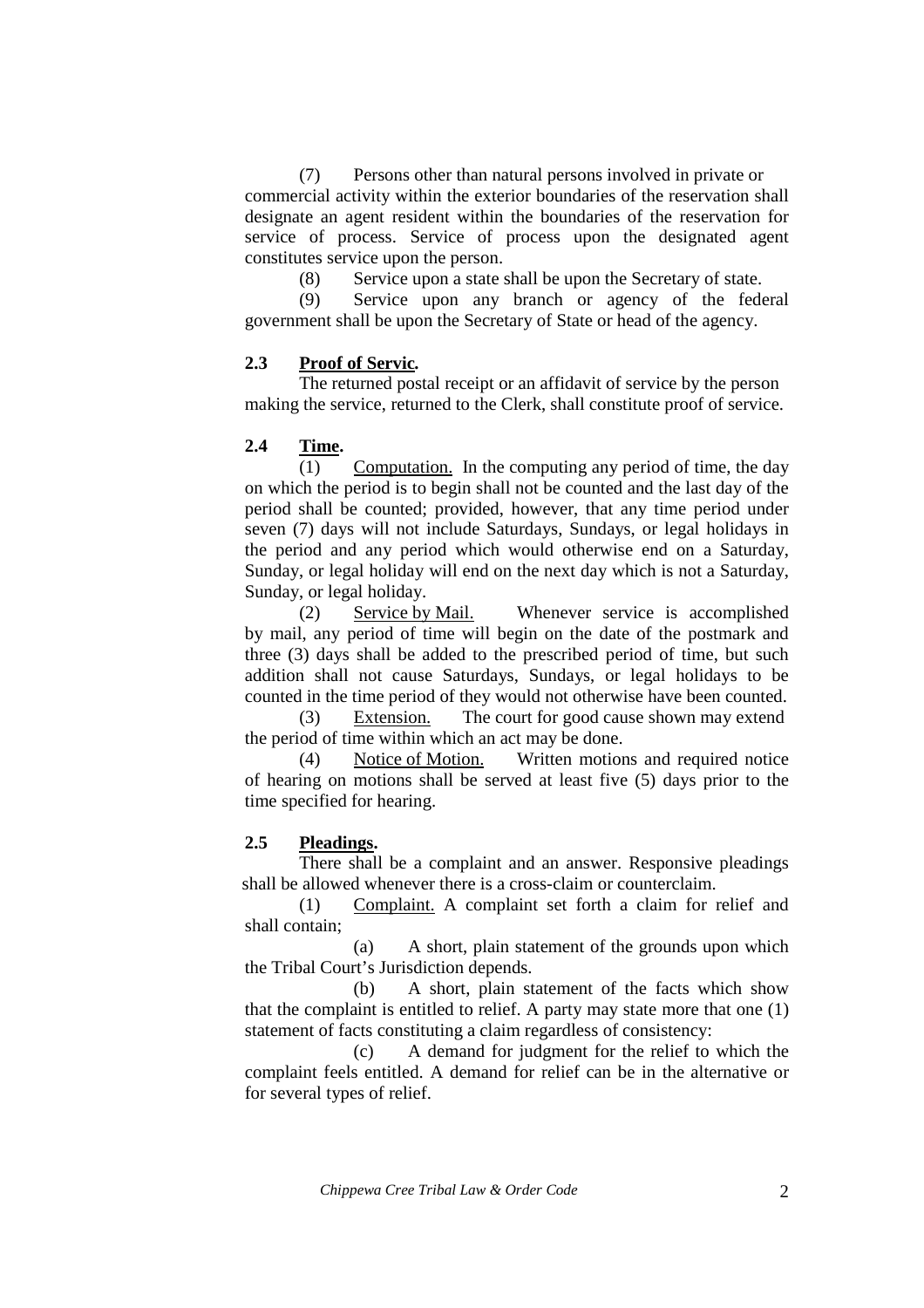(2) Answer. An answer to the complaint shall contain;

 (a) A statement of which facts in the complaint the answering party denies and which the facts the answering party admits. If the answering party does not know whether a fact in the complaint is true or false, the answering party shall state he has no knowledge of the truth or falsity of the claim. A statement of no knowledge of a fact shall be treated as a denial and leaves the fact in controversy.

 (b) Defense. Defenses which are based on a different allegation of facts from that contained in the complaint should be affirmatively stated. Affirmative defenses include but are not limited to: assumption of the risk; contributory negligence; discharge in bankruptcy; fraud; illegality; payment of debt; and completion of contract.

 (c) Counterclaim. The answering party may include in the answer any claim he may have against the original complaint.

 (3) Crossclaim. A party may assert a claim against a co-party in a cross-claim. The cross-claim is a complaint filed against a co-party.

 (4) Third Party Claim. A party may file a claim against a third person whom the party believes is or may be liable for a claim filed against the party.

## **2.6 Forming of Pleading.**

 (1) Caption. Every pleading shall contain a hearing: the name of the court, the title of the action, the Court file number (if known) and a designation as to the kind of pleading it is. All pleadings shall contain names of the parties. The name of the first party on each side may be used on all pleadings except the complaint.

 (2) Paragraphs. All claims or defenses shall be set forth in separate numbered paragraphs each of which shall be limited, as nearly as possible, to a single circumstance. Claims or defenses found upon separate transactions or occurrences should be set forth in separate paragraphs.

#### **2.7 Time Period for Responsive Pleadings.**

(1) An answer to a complaint shall be filed within twenty (20) days from the date of service of the complaint.

 (2) Counterclaim. Any counter-claim the answering party has against the complaint at the filing of the answer must be included in the answer. If a counter-claim arises later; the Tribal Court may allow it to be filed if justice would be served.

 (3) Cross-claims and third party claims must be filed within twenty (20) days of filing of the complaint.

 (4) Responsive pleadings must be filed within twenty (20) days of the filing of the proceeding pleads.

#### **2.8 Construction and Amendments to Pleadings.**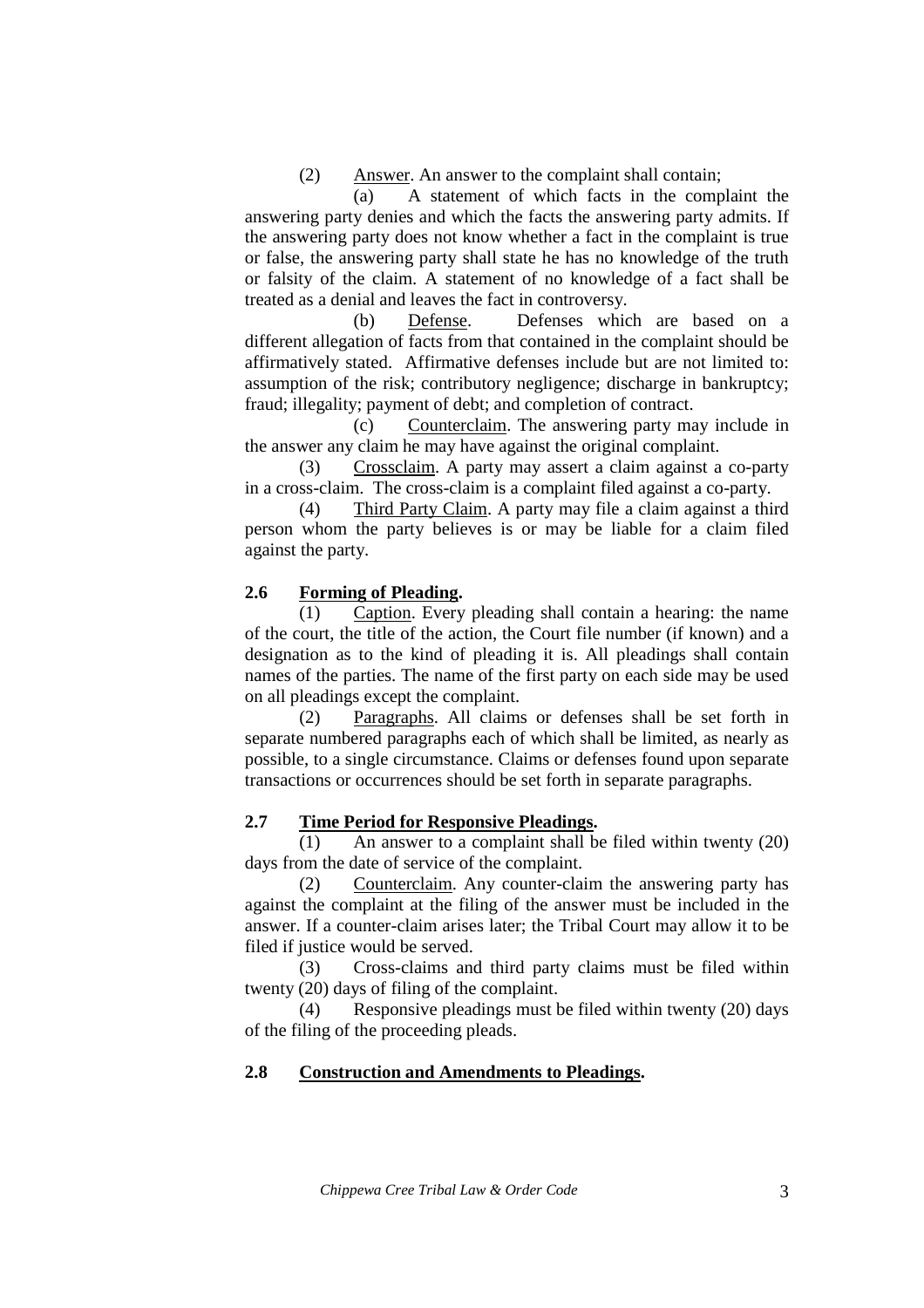(1) The Tribal Court shall construe all pleadings so as to do justice. Mistakenly designating a defense as a counter-claim or any other technical mistake shall not defeat the defense or claim.

 (2) The Tribal Court shall freely allow amendments to the pleadings.

## **2.9 Motions to Dismiss or to Make More Definite.**

Any motion to make a complaint more specific or to dismiss a claim must be made within five (5) days after receiving the complaint and prior to answering the complaint. The answer to the complaint shall not be due until twenty (20) days after the Court has ruled on the motion.

## **2.10 Real Property in Interest.**

Every action must be pursued in the name of the person who has the complaint, except a personal representative or other person in a fiduciary relationship with the real party in interest, may sue in his own name without joining the party for whose benefit the action is maintained.

## **2.11 Representative.**

When an infant or incompetent person is a party to an action, if that person does not have a general guardian, the Court shall appoint a representative for such person in the action.

## **2.12 Joiner of Parties**.

Whenever possible, all persons interested in an action may be joined as parties in the action. Failure to join a party over whom the Court has no jurisdiction will not require the Court to dismiss the action unless it would be impossible to reach a just result without that party. Where a just result can be reached without joining such parties, the Court shall take the party's absence into account to assure justice is done.

## **2.13 Interveners.**

A person may intervene in an action and become a party by filing a complaint in any action where that person has an interest in property which may be affected by the action or where a question of law of fact common to another claim of his may be litigated.

#### **2.14 Substitution of Parties.**

If a party dies or becomes incompetent or transfers his interest or separates from some official capacity, a substitute party may be joined or substituted as justice requires.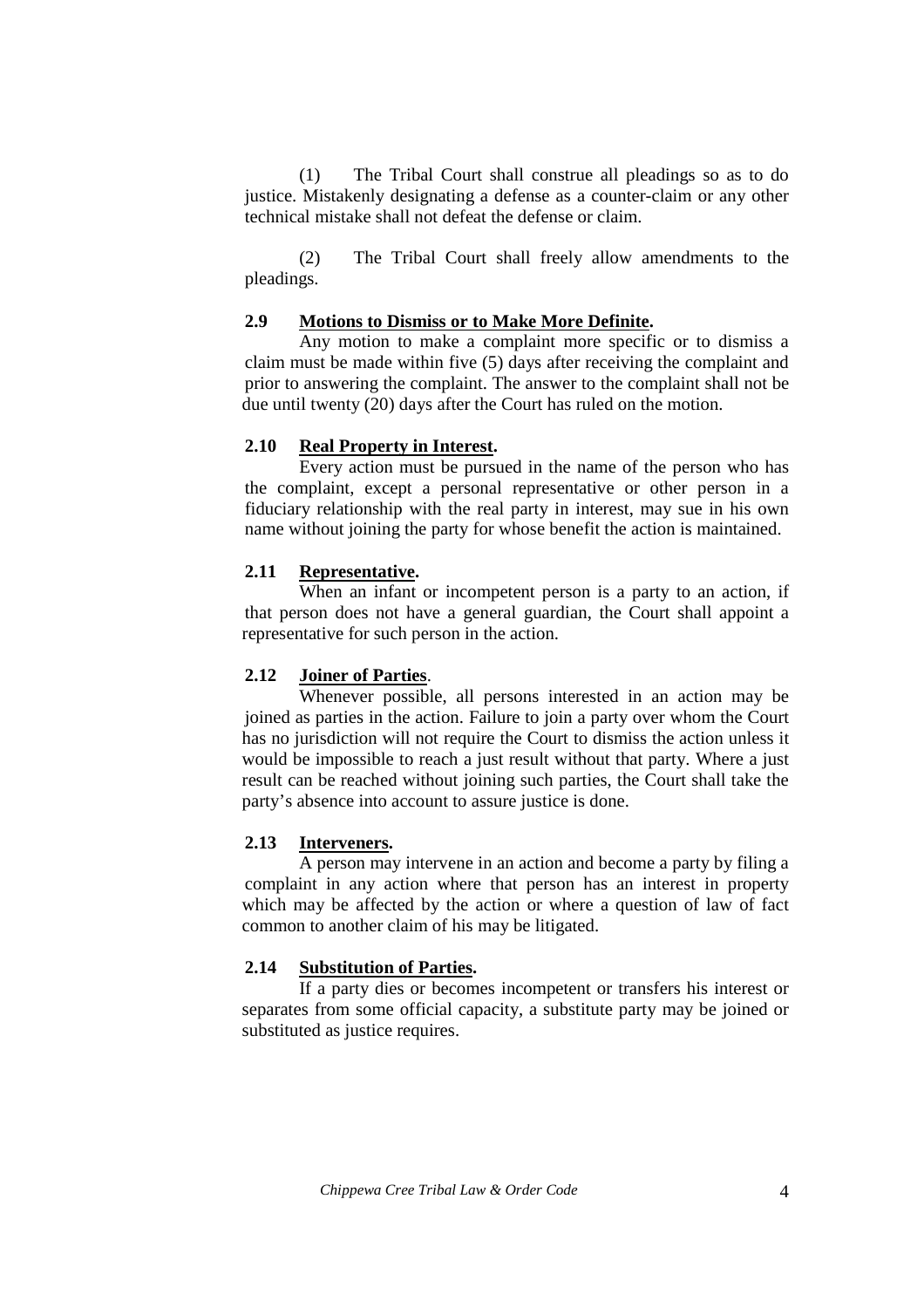## **2.15 Discovery by Interrogatories.**

 A party may submit written interrogatories to any other party who shall answer then in writing, under oath, within twenty-five (25) days of when they are received.

## **2.16 Discovery of Deposition.**

A party may take the oral deposition of an adverse party or non party witness under oath after providing not less than ten (10) days notice, specifying the time and place where the deposition will occur.

 The party requesting the deposition must hire an impartial person to record the questions and answers. The party answering the questions must read the record made and sign a statement attached to the record acknowledging that the record is completely accurate.

## **2.17 Discovery by Production, Entry, or Inspection.**

A party may request another party to produce any documents or things in his custody or possession for inspection or copying or requested permission to enter and inspect property reasonably related to the case, and the opposing party shall within twenty-five (25) days reply as to whether or not such will be allowed and , if not, why not. If the request is refused, the requesting party may move the court to compel production, inspection, or entry.

## **2.18 Scope of Discovery.**

Parties may obtain discovery regarding any matter, not privileged, which is relevant to the pending action, whether or not it would be admissible at trial, of it appears reasonably calculated to lead to the discovery of admissible evidence., except that discovery may not be had of the work product of a party's counselor or attorney.

## **2.19 Protective Order.**

A party against whom discovery is sought may move the Court for a protective order to prevent undue annoyance, harassment, embarrassment, oppression or undue burden or expense, and the Court may order that the discovery cease or proceed only upon specified conditions.

## **2.20 Failure to Make Discovery**.

 If a party fails to respond or appear for discovery as provided in this rule, the opposing party may move for and order to compel the defaulting party to perform and the Court may award costs to the nondefaulting party. If a party fails to perform after being ordered to do so by the Court, the Court way, upon motion, order that a certain fact, claim, or defense be deemed proved, or strike part of a claim or defense, or dismiss or render a judgment by default against the non-complying party.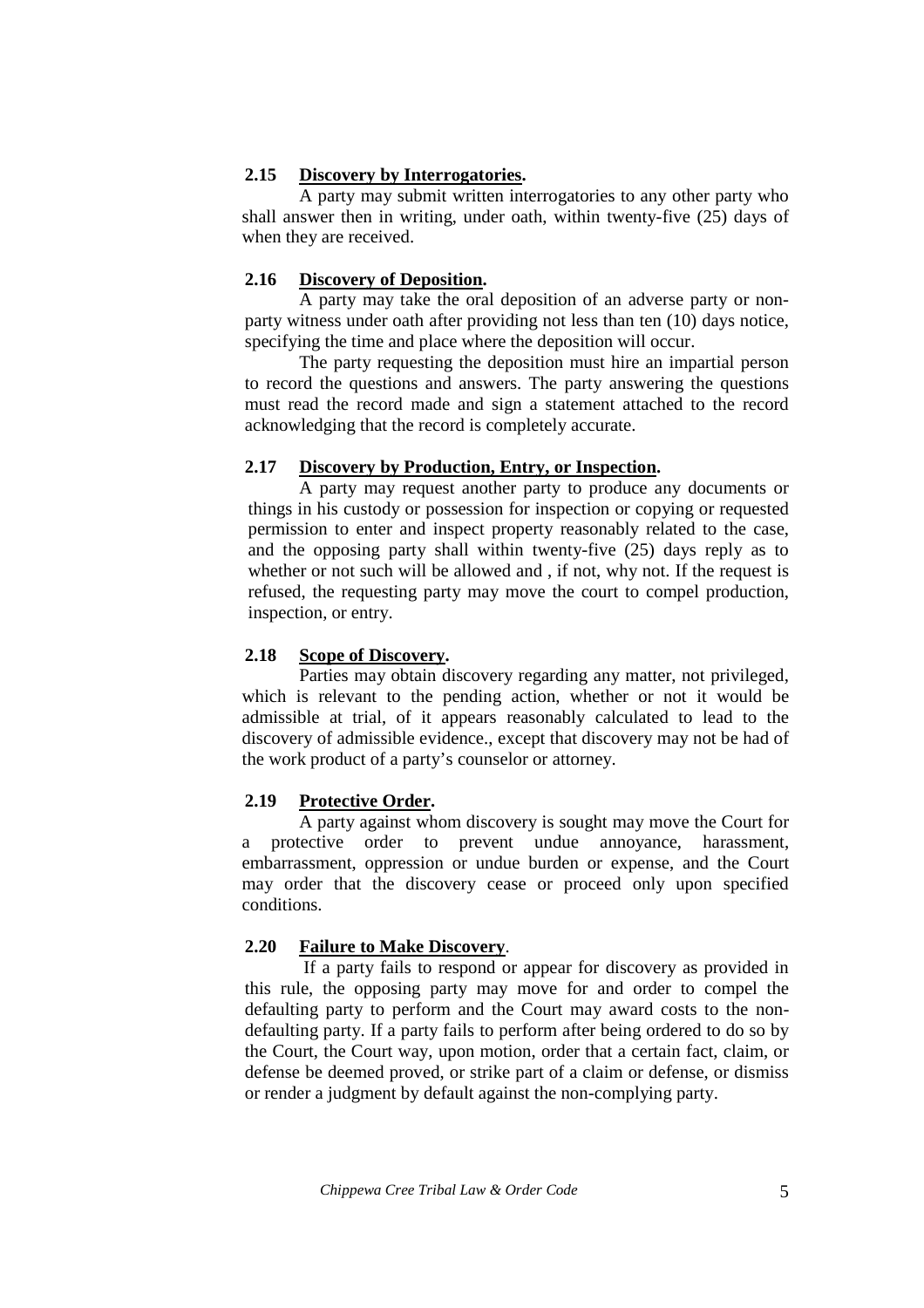## **2.21 Use of Discover.**

 Answer to interrogatories and depositions or facts discovered by production of documents, entry, or inspection may be used in a motion, hearing, or at trial to impeach or contradict the testimony of the person discovered, or by an adverse party for any purpose.

## **2.22 Deposition used at Trial.**

If a witness is unavailable to testify because of incompetence, absence from the jurisdiction by a distance of incompetence, absence from the jurisdiction by a distance greater than one hundred (100) miles (unless appears that such absence was procured by the person offering the deposition), illness, death, or imprisonment, a sworn deposition may be offered instead of testimony of the witness who gave the deposition.

## **2.23 Transfer of Indian Child Welfare Proceedings from the State Court.**

(1) The Tribal Court, upon receipt of notice of hearing pending in State district court involving a child who is an enrolled or enrolled member of the Tribe, shall cause an investigation to be made and shall determine whether transfer to the Tribal Court is appropriate. If a determination is made that a transfer is appropriate, the Tribal Court shall file a petition for transfer to Tribal Court with the state district court within three (3) working days of the Tribal Court determination.

 (2) Once jurisdiction is transferred from state court, the Children's Court Counselor shall file a petition for emergency placement of the child and proceed to an adjudicatory placement of the child in accordance with Title VI, Chapter 6 of this Code.

# **Chapter 3 TRIAL**

## **3.1 Assigning Cases for Trial.**

The court shall establish rules for designating the time and judge before whom each action shall be heard.

## **3.2 Dismissal of Actions.**

(1) Prior to a responsive pleading, the party making the claim may file notice of dismissal and the Court shall dismiss his claim without prejudice. After a response pleading has been filed; a party may move the court to dismiss his own claim and the court shall do so either with or without prejudice as is just and proper given the stage of the proceedings. However, if a cross-claim or counter-claim has been filed against the moving party; the judge shall dismiss the claim only with the consent of the adverse party or only of it appears that the other party can pursue his claim independently without undue additional hardship. The Court may order a party moving to dismiss his own claim to pay the costs of the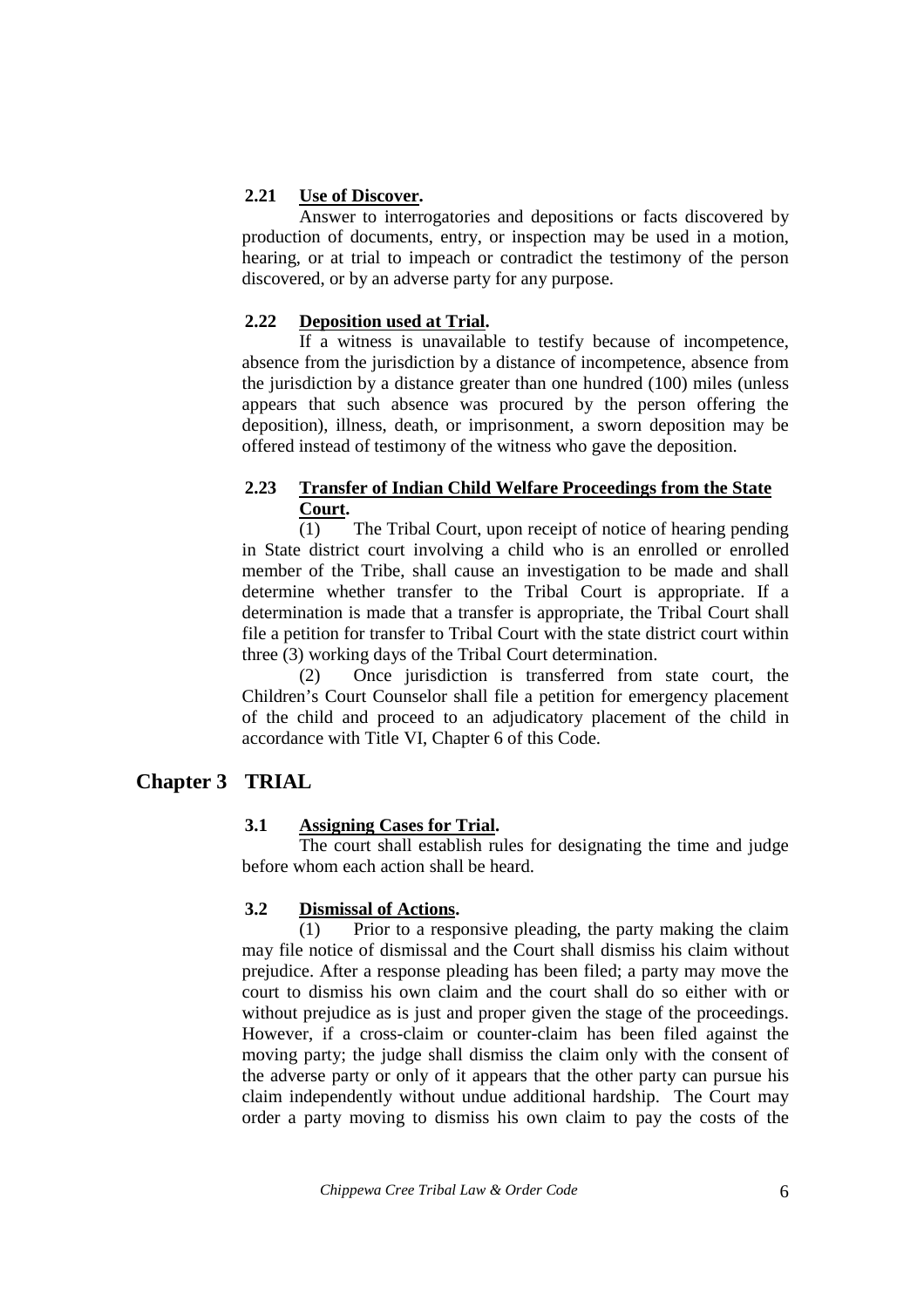adverse party if the proceedings has progressed beyond the pleading stage, and may order payment of costs in other circumstances where such is deemed appropriate.

 (2) A party against whom a claim has been made may move the Court to dismiss the claim of the adverse party upon any of the following ground;

 (a) Failure of the adverse party to pursue prosecution of his claim; or

 (b) Failure of the adverse party to comply substantially with these rules; or

 (c) Failure of the adverse party to comply with an order of the court that affects the moving party's case; or

 (d) Failure of the adverse party to establish a right to relief bases on the facts and law presented. This motion is made at the close of the presentation of the adverse party's evidence and does not prejudice the moving party's own right to present evidence. Whenever dismissal appears proper based upon a failure to prove claim, such dismissal shall be deemed an adjudication of the merits of the issue dismissed.

#### **3.3 Subpoenas.**

(1) Upon the request of a party, the Court may issue subpoenas for attendance of attendance of witness or production of documents or things.

 (2) A person who has been properly served with a subpoena and fails to appear or produce may be held in contempt of Court.

 (3) A person present in Court, or before a Judicial Officer, may be required to testify in the same manner as if he were in attendance upon a subpoena.

#### **3.4 Rules of Evidence.**

The court shall establish Rules of Evidence, which shall apply in all proceedings.

#### **3.5 Jury Trials.**

(1) A party may request a trial by jury in all civil actions involving a claim or claims exceeding five hundred (\$500) dollars except domestic relation cases, cases involving adoptions, probate, minors, incompetence, hearings in court orders, contempt, or cases in the appellate court. The request for jury trial shall be filed, along with a fee to be set by court rule, no less than twenty-five (25) days prior to the scheduled date of trial. Once a jury trial has been requested the request may not be withdrawn without the consent of all the parties.

 (2) A judge may, upon his own motion, order the trial by a jury of any or al of the factual issues of a case regardless of whether or not the parties have requested it.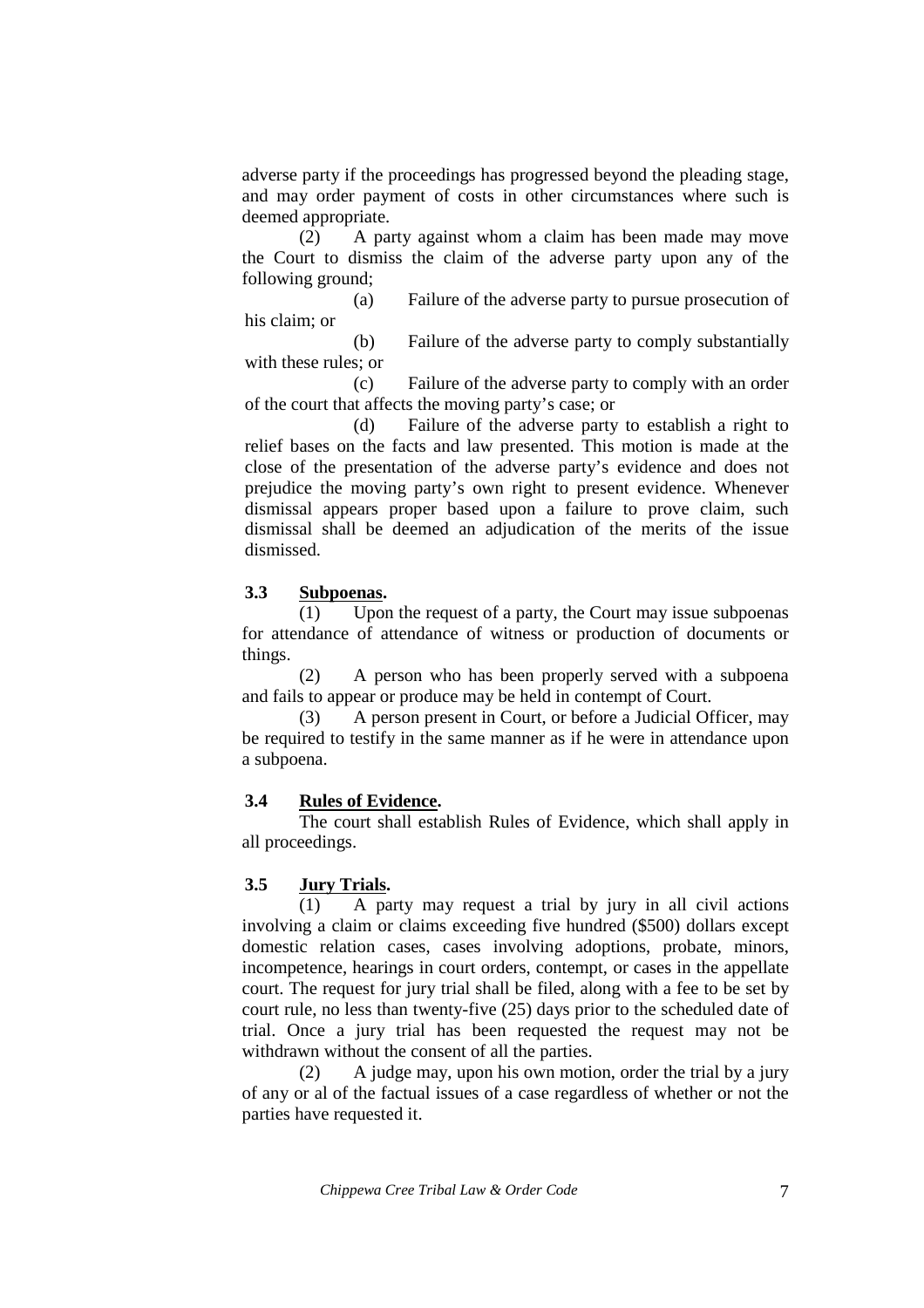(3) A judge may, upon motion of any party or upon his own motion, find that some or all of the issues designated for jury trial are not properly triable to a jury, and order that no jury trial be held on those issues.

 (4) A judge may hear and decide an issue or issues without a jury if either party to an issue fails to appear at trial, regardless of any request made for a jury trial on such issues.

#### **3.6 Selection and Number of Jurors; Alternate.**

There shall be six (6) jurors chosen to hear a case by the method determined by Court in its rules, plus the Court may allow one (1) additional juror to be chosen as an alternate juror. In the event that an alternate juror is chosen, he shall be treated as a regular juror in all respects unless dismissed by direction of the Court prior to the jury's deliberations.

#### **3.7 Examination of the Jury.**

 The Court shall permit the parties or the attorneys to conduct the examination of prospective jurors and may itself examine the jurors, according to such rules as the Court establishes.

#### **3.8 Separation of the Jury.**

Any time prior to their verdict when the jurors are allowed to leave the courtroom, the judge shall admonish them not to converse with or listen to any other person on the subject of the trial and further admonish them not to form or express an opinion on the case until the case is submitted to the jury for their decision.

#### **3.9 Improper Influence.**

 If improper influence is used to pressure a juror to reach an opinion during the course of the action, either party may move to discharge the jury and retry the action.

#### **3.10 Instruction to the Jury.**

At the close of the evidence or at such earlier time as the Court may direct, any party may file written requested instructions for the Court to give to the jury. The Court shall inform the parties or their counsel of the instructions it intends to give and hear objections and rule on them out of hearing of the jury.

#### **3.11 Arguments in a Jury Trial.**

 Final arguments for the parties shall be made after the jury has been instructed.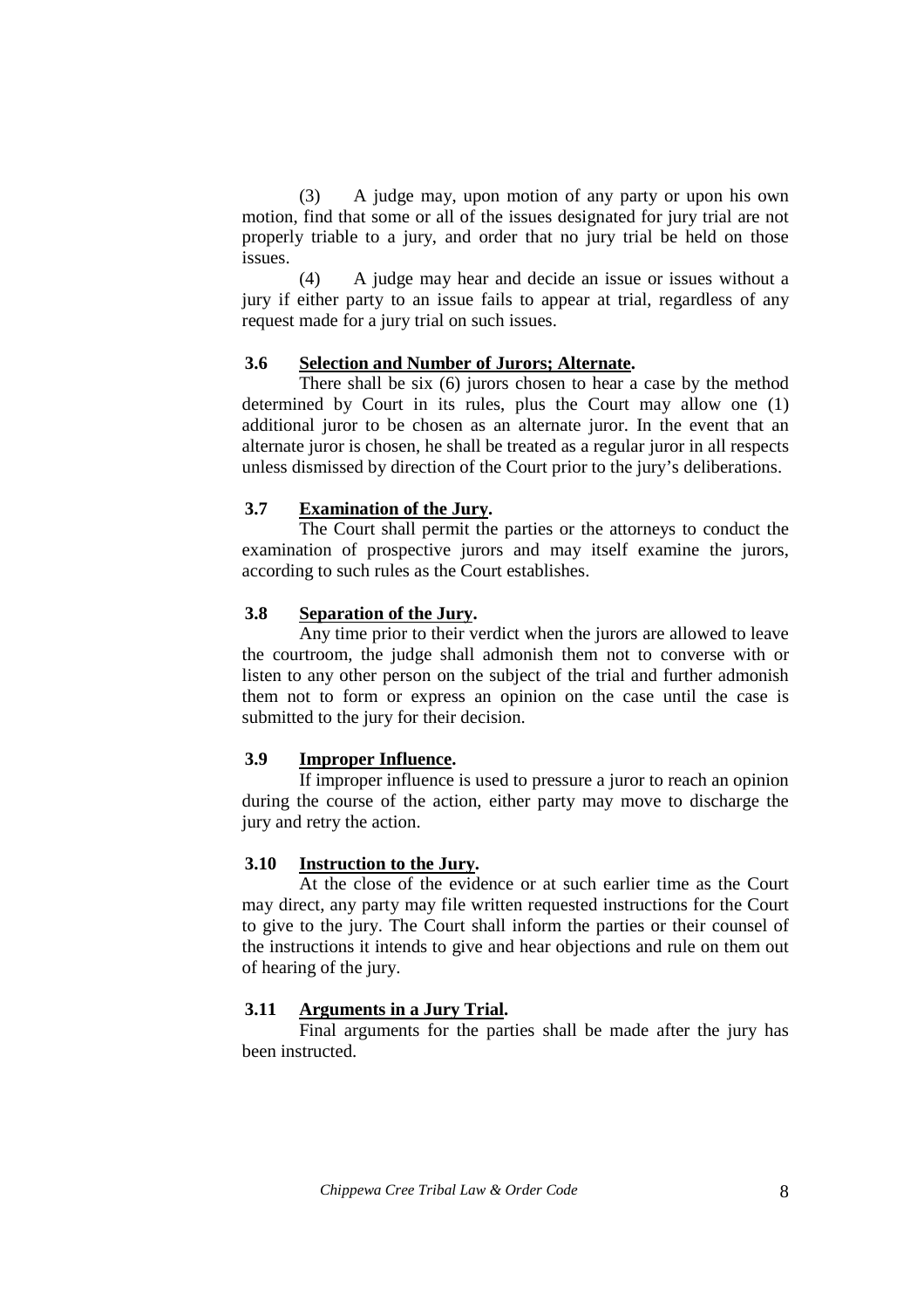## **3.12 Special Verdicts and Interrogatories.**

The court may require the jury to return their verdict in the form of specific findings on specified issues or may require the jury to return a general verdict accompanied by answers to questions related to the issues under consideration.

### **3.13 Deliberation for the Jury.**

(1) Once the case is submitted to it, the jury shall retire to deliberation on private under the charge of an officer of the Court who will refrain from communicating with the jury except to inquire whether they have reached a verdict, and who shall prevent others from improperly communicating with the jury.

 (2) The jury may take with them when deliberating any of the following;

(a) The Court's instructions;

(b) Papers or things received in evidence as exhibits;

 (c) Notes taken by the jurors themselves, but not notes taken by non juror.

 (3) If after the jury retires there is some question on an instruction or other point of law or disagreement regarding the testimony, the jury may request additional instructions from the Court, which shall by given on the record after notice to the parties or their counsel.

## **3.14 Declaration of the Juror's Verdict.**

When four (4) of the six (6) members of the jury agree on a verdict, they shall inform the officer who shall notify the Court. The Court shall reconvene and the jury foreman shall give the jury's written verdict to the Clerk of Court. The Clerk shall then read the verdict to the Court. The Court shall ask the jury foreman if that is the verdict.

 Either party may request the Court to poll the jury members individually to determine if the verdict given is, in fact, the jury's verdict. The Court shall poll the jurors without the presence of the parties or their counselors. If less than four (4) jurors agree to the verdict, the court shall send the jury to deliberate again until a majority of four (4) is reached.

## **3.15 Non Jury Trials.**

In cases tried without a jury, the Court shall make findings of fact and conclusions of law in support of its final judgment. These findings serve as a jury's verdict does in a jury trial.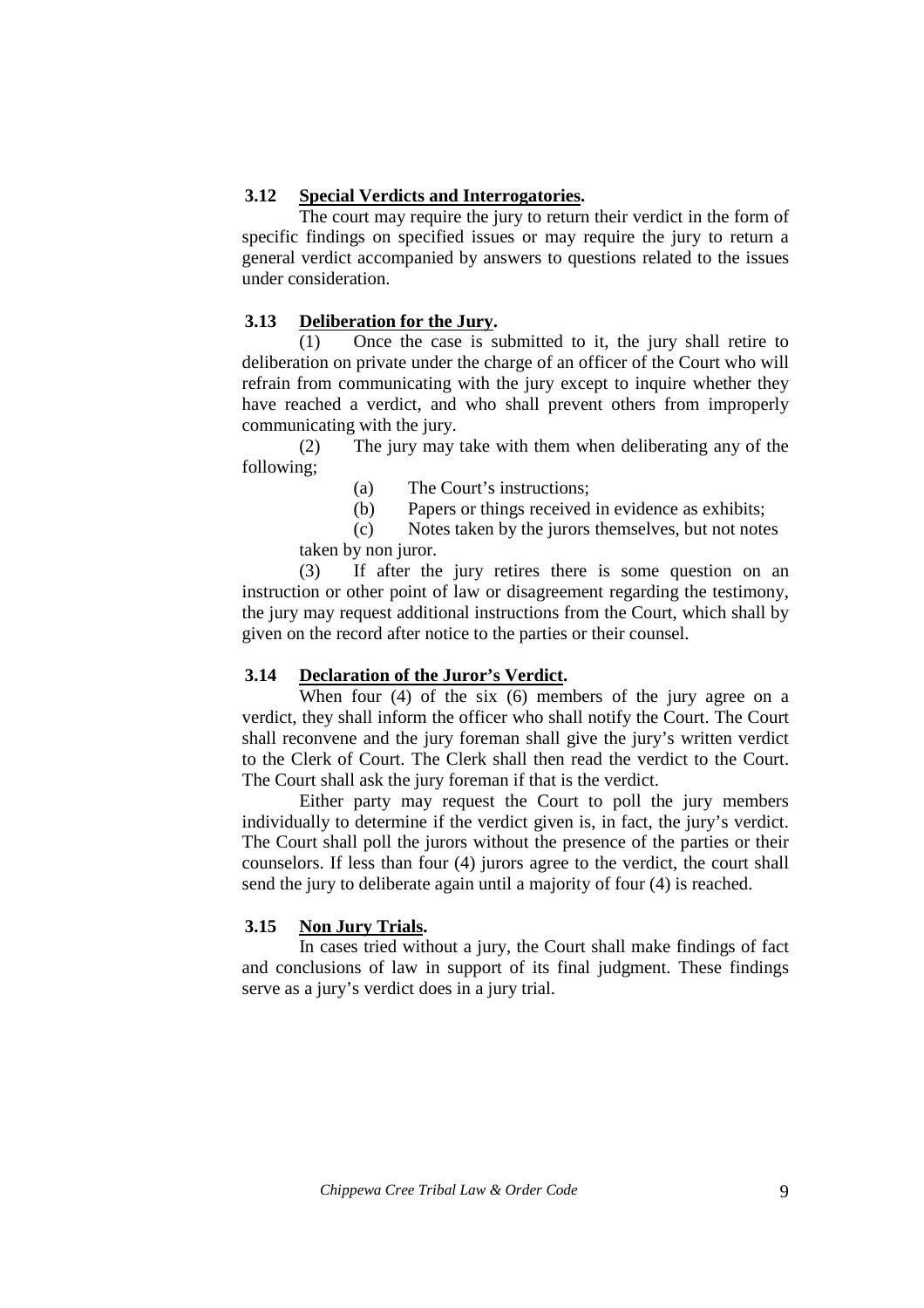## **3.16 Motion for a New Trial.**

(1) Any party may petition for a new trial on any or all of the issues presented by serving a motion not later than ten (10) days after the entry of judgment, for any of the following grounds;

 (a) Error or irregularity which prevented any party from receiving a fair trial; or

(b) Misconduct of the jury or jury members; or

 (c) Accident or surprise, or newly discovered evidence which ordinary prudence could not have guarded against or produced at the trial; or

 (d) Damages so excessive or inadequate that they appear to have been given under influence of passion or prejudice; or

 (e) Insufficiency of the evidence to justify the verdict or other decisions, or that is contrary to the law; or

(f) Error in law.

 (2) A new trial shall not be granted on the basis of error or irregularity which was harmless in that it did not affect substantial justice.

 (3) Parties may include memoranda or affidavits in support of their motions to which reply memoranda and affidavits shall be allowed.

## **3.17 Court Initiative.**

The Court may, on its own initiative, not later than ten (10) days after entry of judgment, order a new trial on any grounds asserted by a party to the action, and shall specify the reasons for so ordering.

# **Chapter 4 JUDGMENTS**

## **4.1 Default.**

(1) When a party against whom a complaint asking for money damages has been filed has been served with process and fails to appear to defend against the claim, the court may enter a default judgment against the party.

 (2) The court may enter a default judgment only for money damages and only for the amount asked for in the complaint.

 (3) The court may for good cause shown, set aside a default judgment.

## **4.2 Summary Judgment.**

Any time at least twenty (20) days after commencement of an action, any party may move the court for summary judgment as to any or all of the issues presented in the case. Summary judgment shall be granted by the Court if it appears that there is no genuine issue as to any material fact and that the moving party is entitled to judgment as a matter of law. Such motions, which shall be served not less than ten (10) days prior to the hearing in the motion, may be supported by affidavits, discovery, or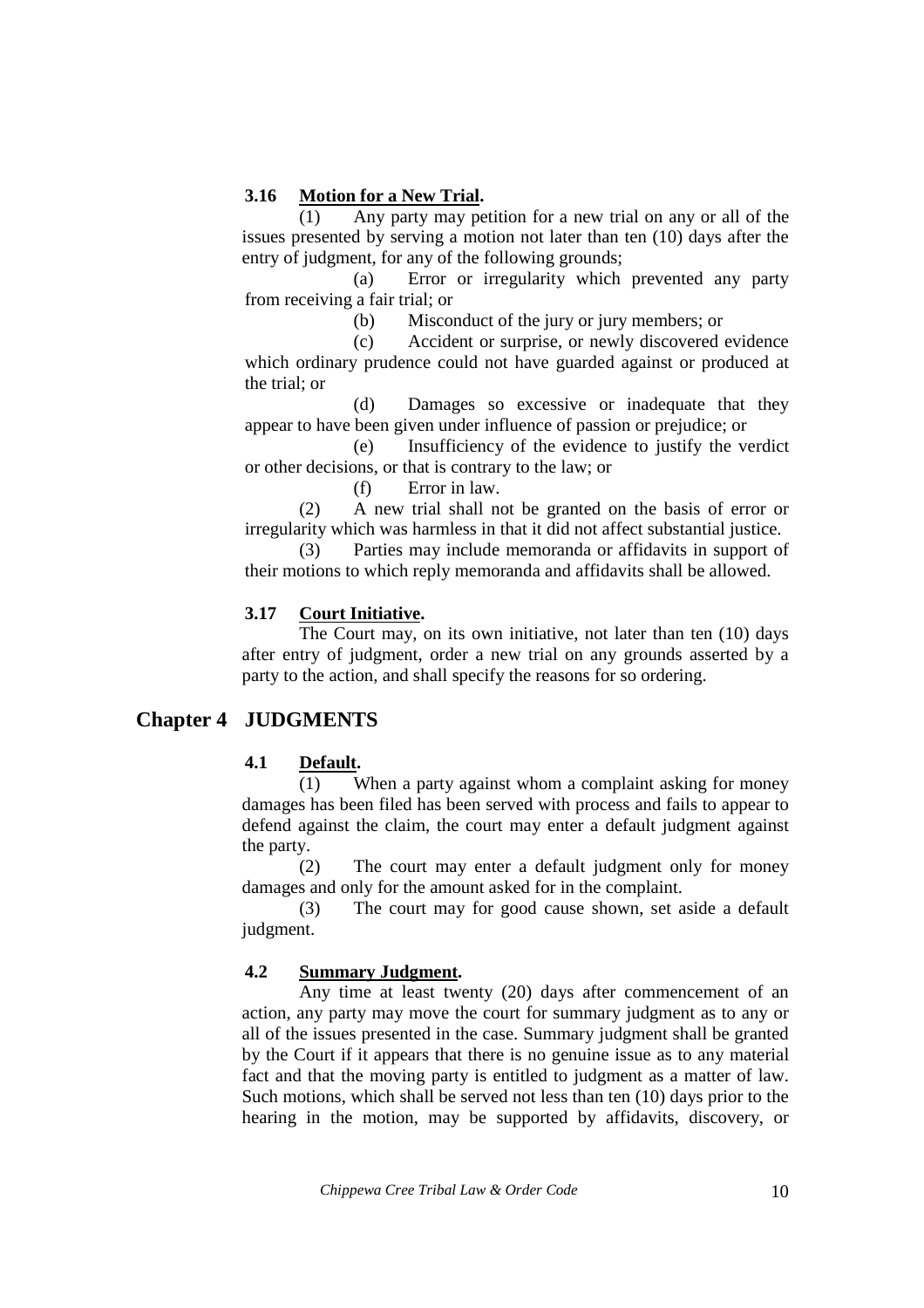memoranda, all of which must be made available to opposing parties at least two (2) days prior to the hearing.

## **4.3 Judgments after Full Trial.**

(1) The court shall enter judgment on all claims before it in an action. Each judgment shall order relief, either as the party requested or as the Court deems appropriate and shall consist of an order of the court awarding money damages to be paid to the injured party, or directing the surrender of certain property to the injured party, or the performance of some other act for the benefits of the injured party.

 (2) The Court may include the court costs of the prevailing party in the damages award.

## **4.4 Entry of Judgment.**

The judge in the action shall sign the judgment and file it with the Clerk of Court. A judgment is complete when it is so signed and filed.

## **4.5 Clerical Mistakes.**

Clerical mistakes in judgments, orders or other parts of the recode and errors therein arising from oversight or omission may be corrected by the court at any time on its own initiative or on the motion of any party and after such notice as the Court may direct; mistakes may be corrected before an appeal is docketed in the appellate court, and thereafter while the appeal is pending with leave of the appellate court.

# **4.6 Death of a Party.**

If a party dies after a verdict or decision has been reached upon any issue of fact before judgment, a judgment may nevertheless be entered thereon.

## **4.7 Proceedings to Enforce a Judgment.**

Proceedings to enforce a judgment shall issue immediately upon the entry of the judgment, unless the court stays the proceedings.

## **4.8 Satisfaction of Judgment.**

 A judgment is satisfied, in whole or in part, as to any or all of the judgment debtors when the owner thereof or his attorney execute under oath and files an acknowledgment of satisfaction specifying the amount paid and whether such payment is a full or partial satisfaction. A judge may order the entry of satisfaction upon proof of payment and failure of the judgment creditor to file a satisfaction. The clerk shall file all satisfactions of judgment and note the amount thereof in the register of actions and the judgment docket. A judgment satisfied in whole has no continuing effect.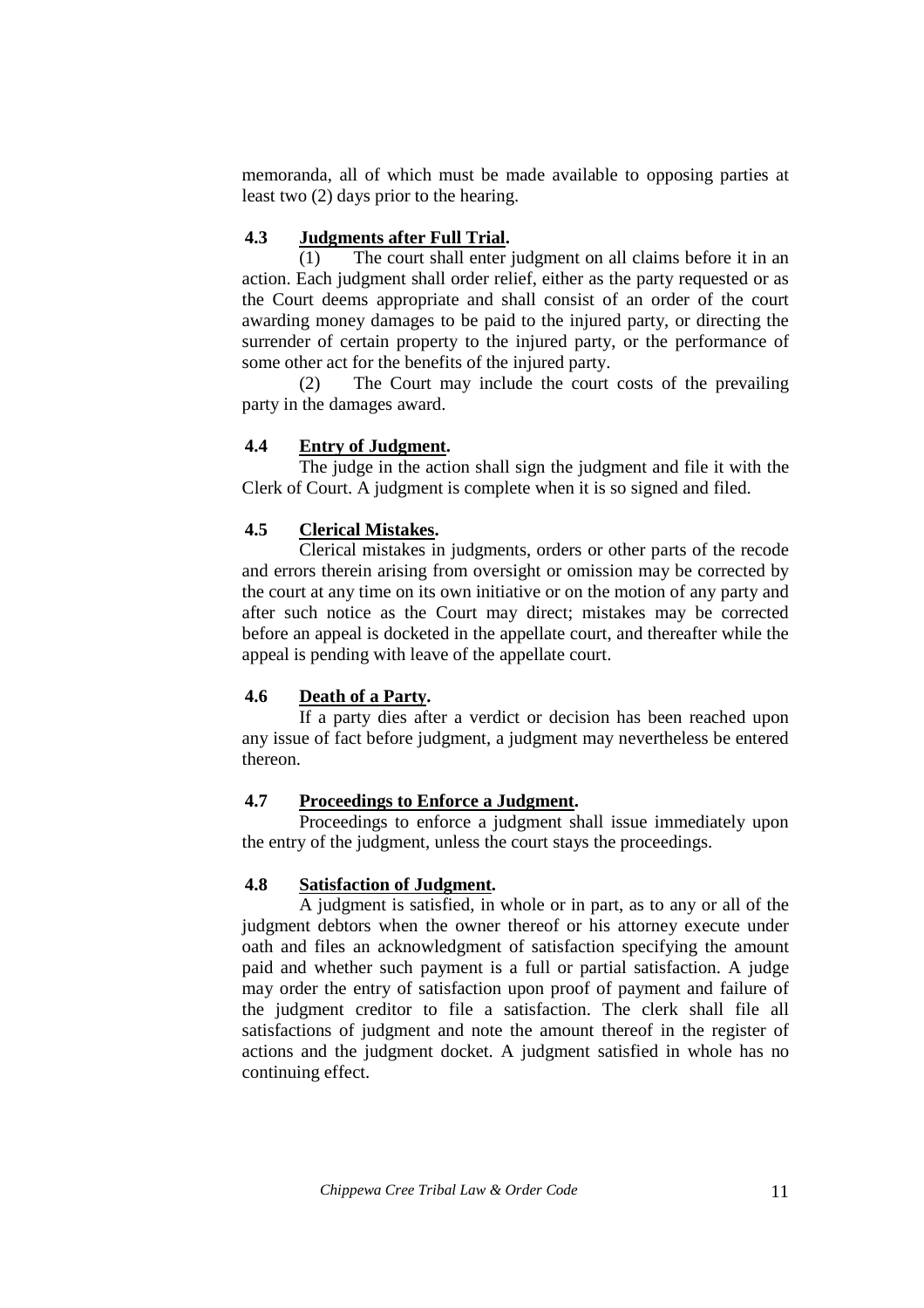## **4.9 Time Limitation on Order of Judgment.**

 A partially satisfied judgment or unsatisfied judgment shall continue in effect for eight (8) years. An action to renew the judgment remaining unsatisfied may be maintained any time prior to the expiration of eight (8) years and will extend the period of limitations for one (1) additional eight (8) year period.

## **4.10 Stays of Proceedings to Enforce Judgment.**

(1) The court may stay proceedings to enforce a judgment where;

- (a) There has been filed a motion for a new trial; or
- (b) There has been filed an appeal of the judgment.

 (2) The party filing the motion for a new trial or the party filing an appeal shall pay any bond required by the court to stay the proceedings to enforce the judgment, except that the Tribe, or an officer or agency of the Tribe, shall not be required to give a bond.

 (3) Where the stayed judgment grants or denies injunctive relief, the court may suspend, modify, restore, or grant a temporary injunction during the stay.

 (4) The appellate court itself may, upon appeal of a judgment, order a stay of proceedings to enforce a judgment, and suspend, modify, restore, or grant a temporary injunction during the stay.

## **4.11 Execution of Judgment.**

A judgment creditor shall petition the Courts for a Writ of Execution to enforce his judgment within five (5) years of the entry of a judgment against a party or of final resolution of an appeal for which a stay of judgment had been ordered.

## **4.12 Property Subject to Writ of Execution.**

All wages, money, goods, chattels, or other property, both real and personal belongings to the judgment debtor are subject to a writ of execution. All property not exempt under Section 4.13 of this chapter and all property seized and held under attachment in an action are subject to execution.

# **4.13 Exemptions.**

The following property is exempt from execution:

(1) The first three hundred fifty dollars (\$350) of the judgment debtor's wages if he is the head of the family, or the first two hundred dollars (\$200) of the judgment debtor's wage if he is not the head of a family, when it appears by the debtor's affidavits or otherwise that the income is necessary for his use or for the use of his family;

 (2) Books, pictures, and musical instruments belonging to the judgment debtor not to exceed three hundred dollars (\$300) in value;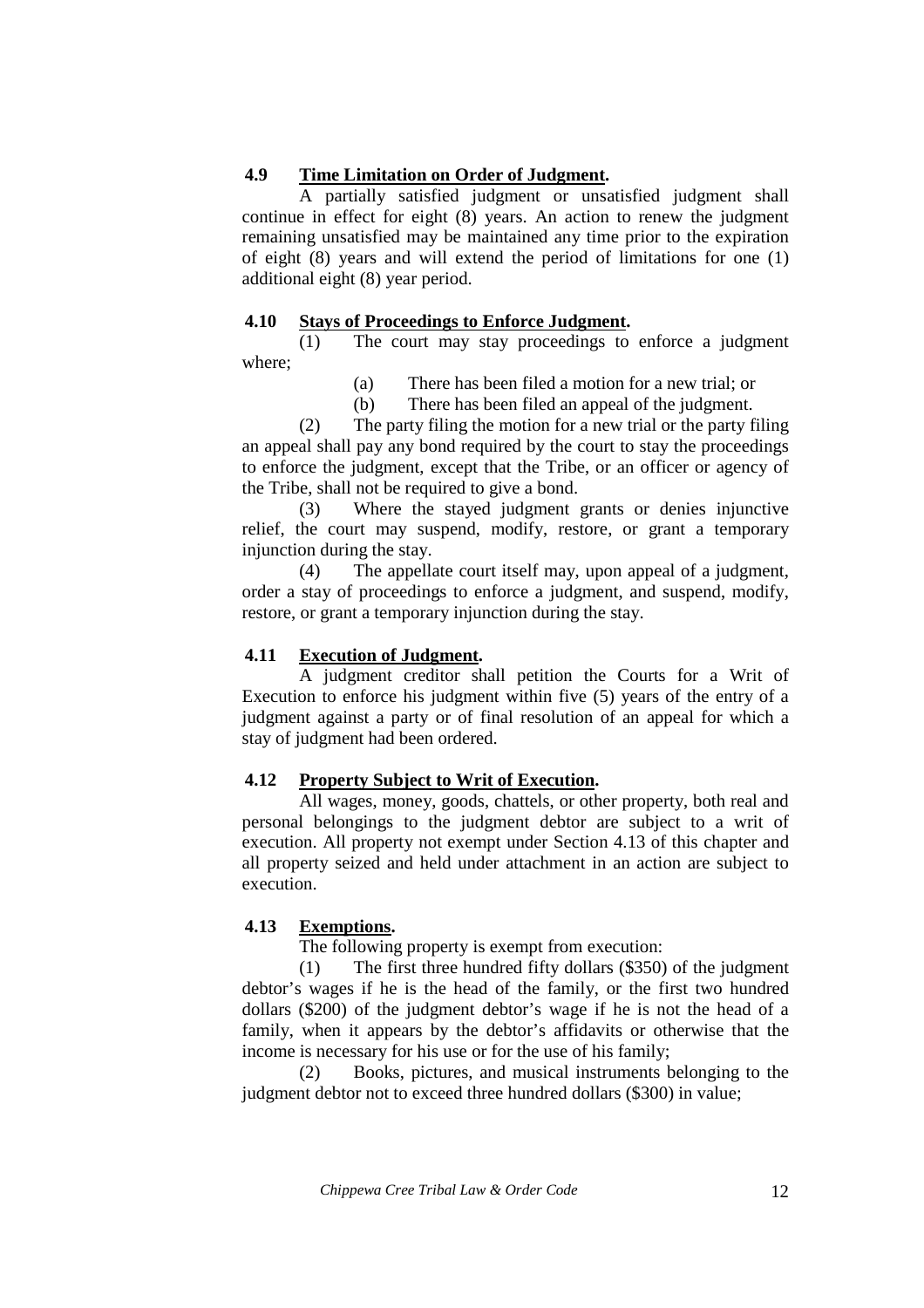(3) Necessary wearing apparel belonging to the judgment debtor for the use of himself or his family; watches or jewelry not to exceed two hundred dollars (\$200) in value;

 (4) The tools, implements, apparatus, motor vehicles, books, office furniture, business files, animals, laboratory, and other articles necessary to enable a person to carry on the trade, occupation, or profession by which that person habitually earns his living to the value of two thousand five hundred dollars (\$2,500), including sufficient quantity of food to support the animals, if any, for six (6) months;

 (5) The following property belonging to the judgment debtor and in actual use or kept for use by and for his family: animals, household goods, furniture, and utensils to the value of one thousand two hundred dollars (\$1,200), including food sufficient to support the animals, if any, for six (6) months, and provisions actually provided for family use and necessary for the support of that person and family for six (6) months;

(6) All property of a public or municipal corporation;

 (7) No article of property mentioned in this Section is exempt from execution issued on a judgment recovered for its price, and, in the event the articles of property has been sold or exchanged for other property, the proceeds of the sale or the article for which it was exchanged is not exempt form execution.

#### **4.14 Procedure for Identification.**

After petitioning the court for a Writ of Execution, the judgment creditor shall, if possible, identify property of the judgment debtor of value to satisfy the judgment. Such identification shall be made in a sworn affidavit, and shall not include exempt property.

 The Court shall then order the judgment debtor to appear and identify under oath all of his exempt and non-exempt property or at least property subject to the action. If a judgment debtor claims certain property is exempt, he must provide information to support his claim. Failure of the judgment debtor to appear and provide information shall be a Contempt of Court, and unless other interested parties (e.g., spouse, children, and parents) come forward with information, no property or the judgment debtor will be held as exempt from execution. The judgment debtor must appear before the Court within five (5) working days of the order to appear, unless the Court is given good reasons for his failure to appear.

 The Court may issue a Writ of Execution solely upon the affidavit of the judgment creditor, if some evidence is present to show that the property in fact belongs to the judgment debtor.

#### **4.15 Substance of Writ.**

Writ of execution may be against the property of the judgment debtor, another against his person, and a third for the delivery of the possession of real or personal property, including damages for withholding the property. Upon determination of what property is available for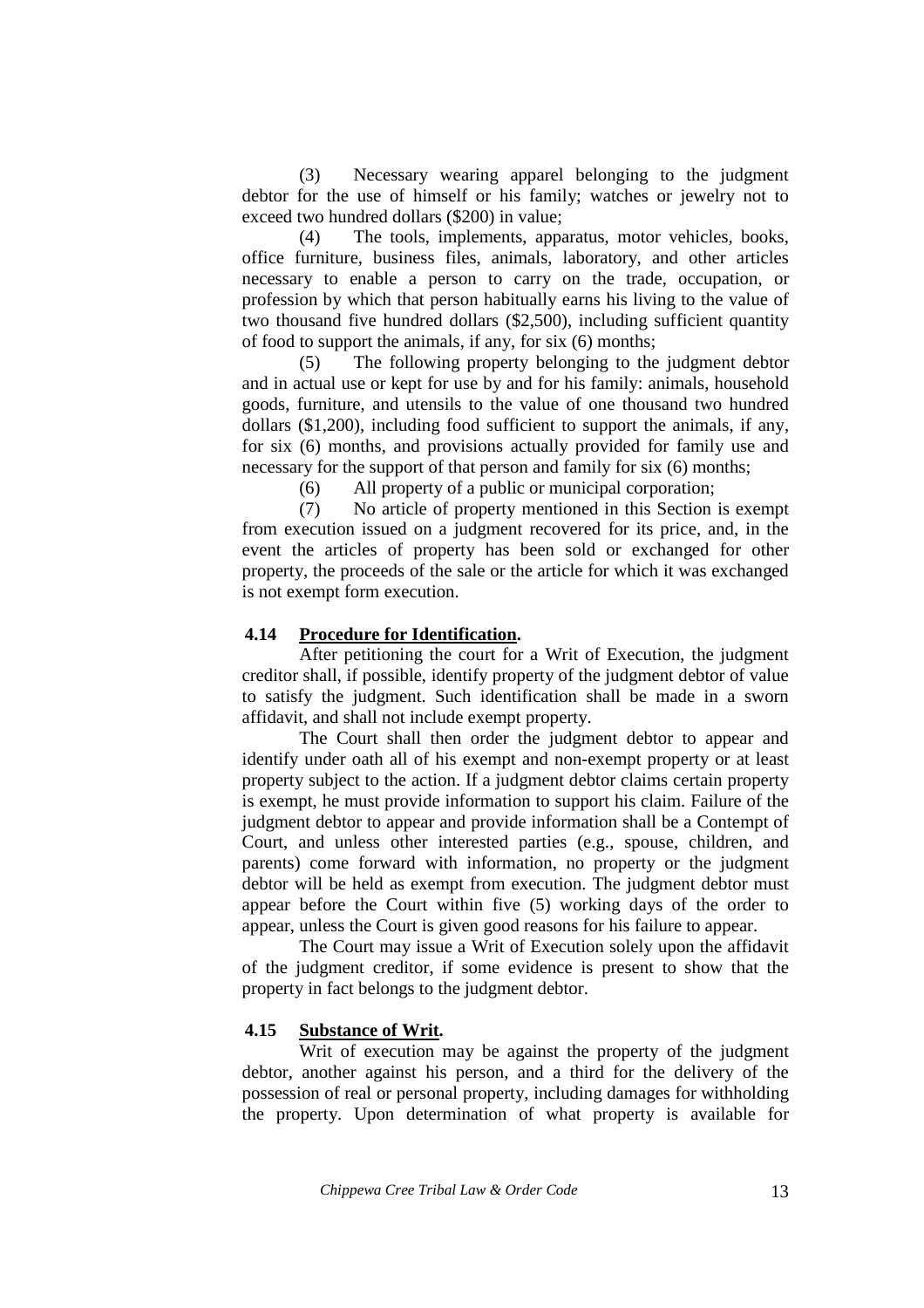execution, the Court shall issue the necessary Writ and Order to the Rocky Boy Police Department to carry out the orders in the Writ; specifically, to seize as much non-exempt property belonging to the judgment debtor as reasonably appears necessary to pay the judgment amount. All Writs shall direct the Police Department to proceed in the manner prescribed in the Court Rules.

#### **4.16 Redemption from Sale.**

At any time within six (6) months after the sale under this rule, the judgment debtor may redeem his property, personal or real, from the purchaser thereof or from any subsequent successors in interest, by paying the amount such purchaser or successor paid for the property plus eight (8) percent interest, plus any expense actually incurred by the purchaser, such as taxes and insurance, to maintain the property.

## **4.17 Judgment Debtor's Property Owned with Another.**

(1) If an individual judgment debtor owns property jointly with another, a judgment creditor may obtain a Writ of Execution and force a sale of the debtor's interest, provided the property is not exempt under Section 4.13. An individual who jointly owns property with the judgment debtor shall have the right to meet the highest bid at an auction sale, and thereby obtain the judgment debtor's interest.

 (2) A partner's right in specific partnership property is exempt on a claim against the partnership. If partnership property is attached for a partnership debt the partners or any of them or the representatives of a deceased partner may not claim an exemption for that property under this rule.

#### **Chapter 5 EXTRAORDINARY PROCEEDINGS OR REMEDIES**

#### **5.1 Expulsion and Exclusion of Non-Members from Tribal Lands.**

(1) Who may be Excluded. Any person who is not a member of the Chippewa-Cree Tribe may be excluded form the Rocky Boy's Indian Reservation.

 (2) Grounds for Exclusion. Non-members of the Chippewa-Cree Tribe may be excluded on one (1) or more of the following grounds;

 (a) Unauthorized prospecting, mining, timber cutting or other activity causing physical loss or damage to property on the Rocky Boy's Indian Reservation;

 (b) Commission of a crime as defined by this Code, State or Federal Laws;

(c) Unauthorized trading;

 (d) Entering an area of Rocky Boy's Reservation in violation of an order of the Tribal Business Committee and Agency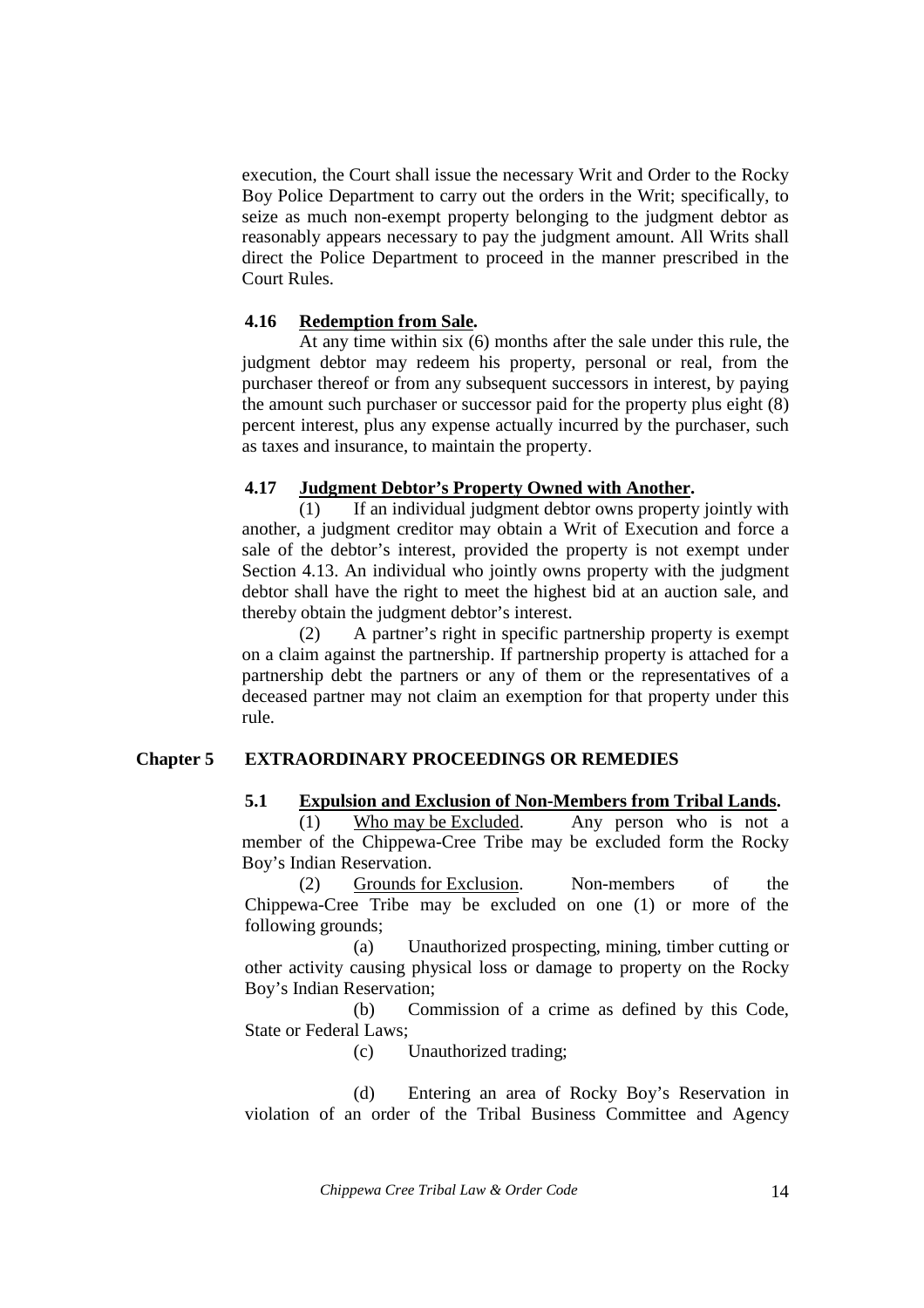Superintendent designating such area as closed because of fire hazard or any other reason;

 (e) Absent a Tribal Court order granting custody, removing or attempting to remove any Chippewa-Cree minor from the Rocky Boy's Reservation without prior approval of the present custodian, legal guardian, or Tribal Business Committee;

 (f) Posing a danger to life, death, health, moral or property of the Chippewa-Cree Tribe or any of its members.

 (3) Exclusion after a Hearing. A non-member of the Chippewa-Cree Tribe may be excluded from the Rocky Boy's Indian Reservation, if it is determined at a hearing that he has committed any of the acts listed in Subsection (2) of this Section.

 (a) Initiation of an Exclusion Hearing. Upon request of the Chairman or the Vice-Chairman of the Tribal Business Committee or upon its own motion, the Tribal Court shall set a time and date within (10) to twenty (20) days for a hearing in which a person who is to be excluded may Present his defense to the grounds named for exclusion.

 (b) Notice of an Exclusion Hearing. Notice shall be served personally or by registered mail to the person to be excluded when the Tribal Court sets the hearing date. The notice shall state the reason for the proposed exclusion, the proposed duration of the exclusion, the person's right to present evidence in his defense, and the time, date and place of the hearing

 (c) Hearing: Order of Exclusion. After the hearing, or after the time set for the hearing if the person proposed for exclusion does not appear, the Tribal Court may order such person excluded from all or any part of the Rocky Boy's Indian Reservation for such time and on such condition as the Tribal Court sees fit to impose. All orders of exclusion shall state the period for which the order shall apply.

 (4) Exclusion Prior to a Hearing. Prior to having received a hearing, a non-member of the Chippewa-Cree Tribe may be ordered preliminary excluded from the Rocky Boy's Indian Reservation by the Tribal Court for reasons as stated in subsection (2)(f) of this Section. The Tribal Court shall order a Tribal law enforcement officer to remove the person and any property of such person from the Rocky Boy's Indian Reservation. The law enforcement officer shall use only such force as is reasonable necessary to effect the removal.

 (5) Initiation of a Preliminary Exclusion Order. Upon request of the Chairman or the Vice-Chairman of the Tribal Business Committee, or upon its own motion, the Tribal Court may issue a Preliminary Exclusion Order. Concurrent with issuing the order the Tribal Court shall set a time and a date within three (3) to ten (10) days for a hearing in which the excluded person may appear in Tribal Court to present his defense to the grounds named for exclusion. The preliminary exclusion order shall state the reasons for the exclusion, the duration of the Preliminary Exclusion, the duration of any other proposed exclusion, the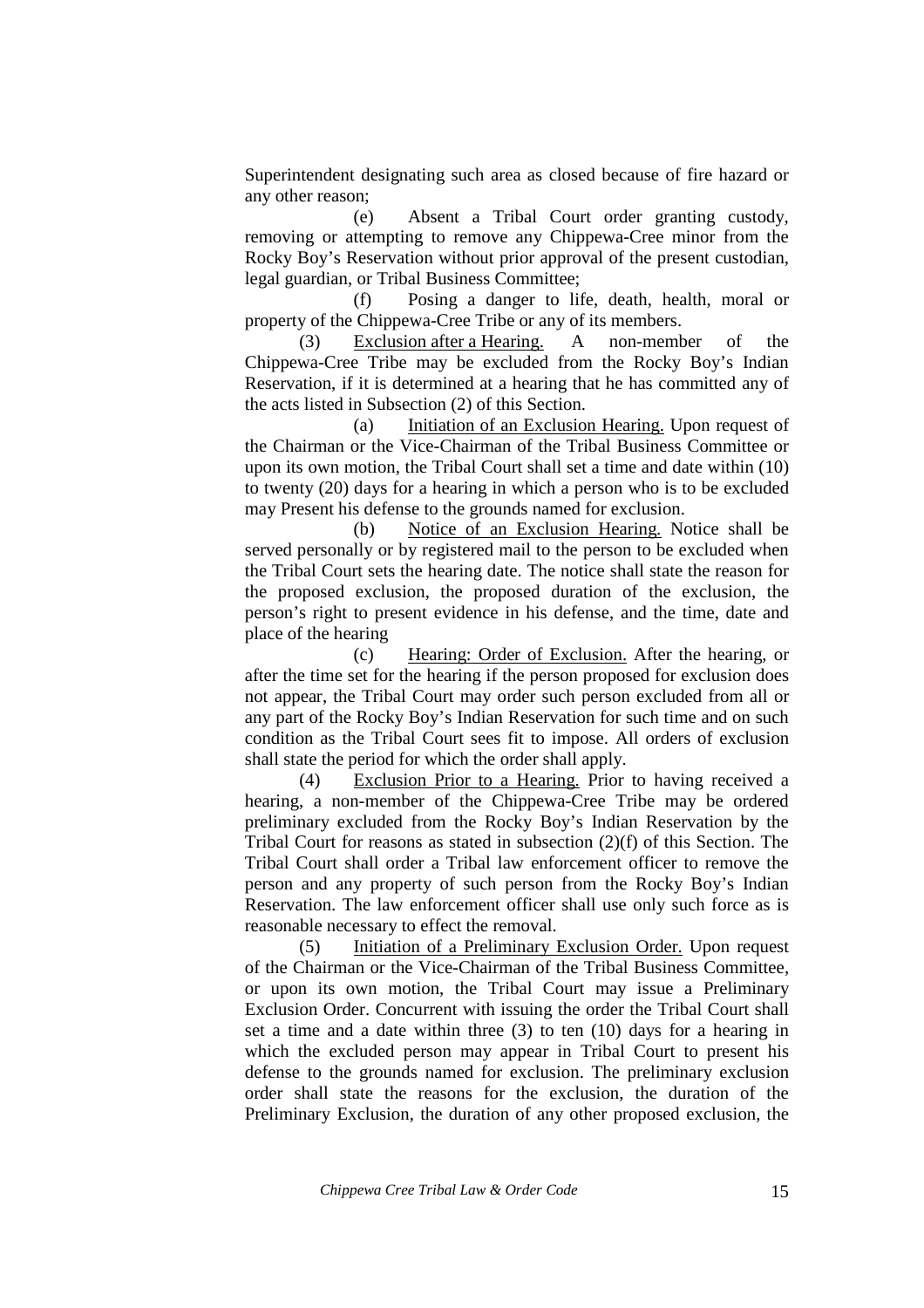excluded person's right to present evidence in his defense, and the time, date and place the hearing is to be held.

 (6) Limitation on Preliminary Exclusion Orders. A Preliminary Exclusion Order is effective only until the day after the scheduled hearing.

 (7) Notice. A copy of the Preliminary Exclusion Order shall be personally served on the excluded person by a law enforcement officer at the time that such officer enforces the order. The service of the order shall satisfy the notice requirement of subsection 3(b) of this section.

 (8) Attendance at the Hearing. In all cases where a Preliminary Exclusion Order has been issued, the Chairman shall notify the excluded person of a place on the reservation boundary where he may re-enter in the company of a law enforcement officer for the purpose of attending the hearing before the Tribal Court. The Chairman shall order a Tribal Law Enforcement Officer to accompany the excluded person while he is on the reservation coming to and leaving his hearing.

 (9) Enforcement of Exclusion Orders. If any person, excluded from the Rocky Boy's Indian Reservation by the Tribal Courts does not promptly obey the order, the Tribal Court shall refer the case to the appropriate Tribal Officer for action (for example to write a letter, or the Tribal Court may refer the matter to the United States Attorney). The Business Committee may petition the Court to order forcible removal of an excluded person or property. Forcible removal shall be executed by a Tribal Law enforcement officer, and the officer shall use only such force as is reasonably necessary to effect the removal.

#### **5.2 Temporary Restraining Orders.**

(1) A party may present to the Court an affidavit setting out specific facts indicating immediate and irreparable damage will result if the court does not immediately restrain another party or other person from acting.

 (2) The court may grant the restraining order with or without notice t the person restrained.

 (a) If the Court gives notice, the person to be restrained may present an affidavit also. The court will then determine whether to grant the order

 (b) In any event, a hearing to determine whether the restraining order should continue must be set within fifteen (15) days of the issuance of the restraining order, otherwise the order expires after the fifteenth day.

 (c) At the hearing, the parties may present testimony, cross examine witnesses, and present documentary evidence to the Court.

 (d) Every order granting an injunction and every restraining order shall be specific in terms; shall describe in reasonable detail, and not by reference to the complaint or other document, the act or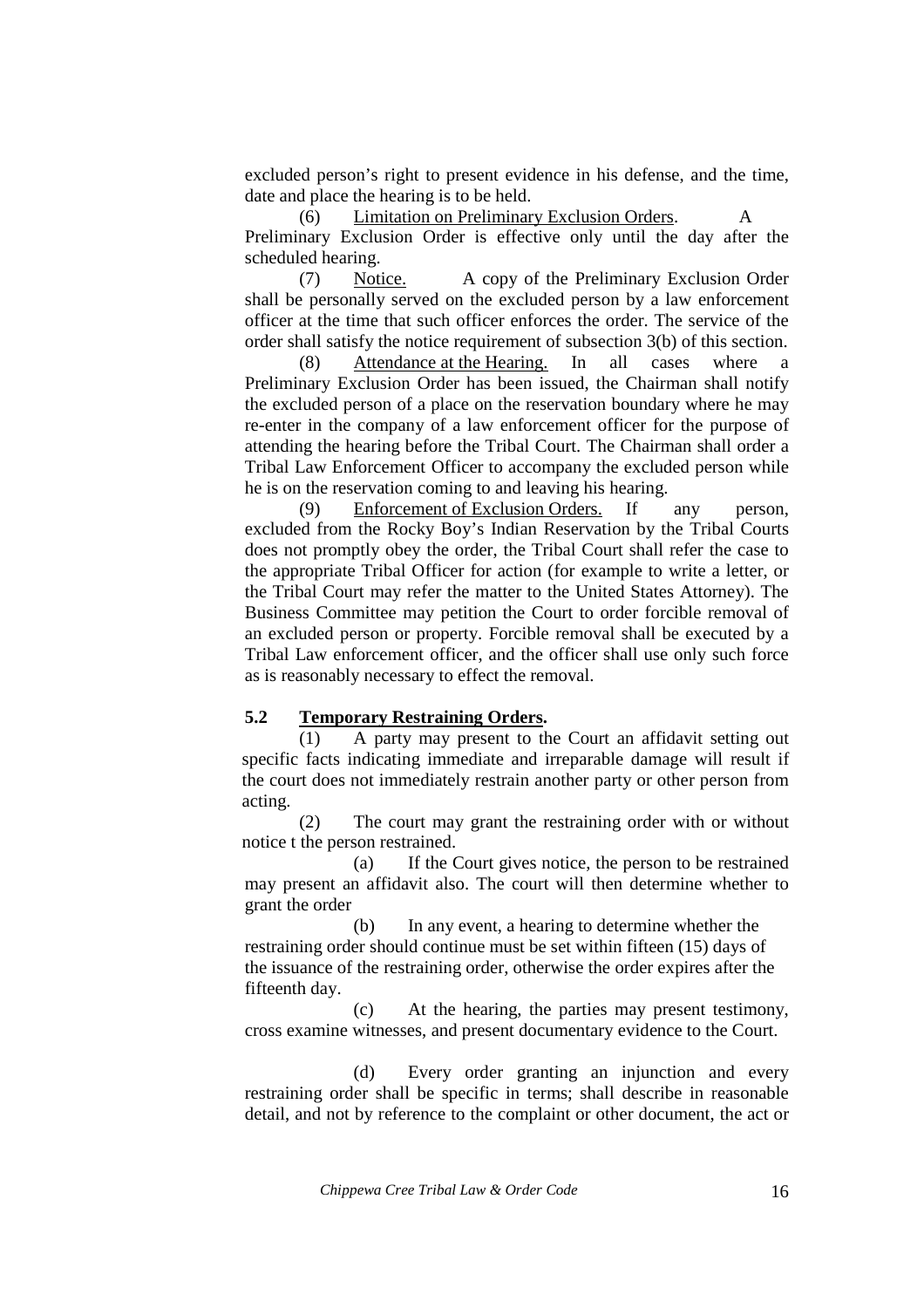acts sought to be restrained; and is binding only upon the parties to the action, their officers, agents, servants, employees, and attorneys, and upon those persons in active concern or participation with them who receive actual notice of the order by personal service or otherwise.

#### **5.3 Injunction.**

An injunction may be granted:

 (1) When it appears by the pleadings on file that a party is entitled to the relief demanded, and such relief, or any part thereof, consists in enjoining the commission or continuance of some act complained of, either for a limited period or perpetually;

 (2) When it appears from the pleadings or by affidavits that the commission or continuance of some act during the litigation would produce greater or irreparable injury to the party seeking injunctive relief;

 (3) When it appears during the litigation that either party is doing, or threatens, or is procuring or suffering to be done, some act in the violations of the rights of another party respecting the subject matter of the action, and tending to render the judgment ineffectual;

 (4) In all other cases where an injunction would be proper in equity.

#### **5.4 Extraordinary Writs.**

Where no plain, speedy, and adequate remedy exists, relief may be obtained by obtaining an extraordinary writ which granted for any one (1) of the following grounds:

 (1) Where any person usurps, intrudes into, or unlawfully holds or exercises a public office or does or permits to be done any act which by law works a forfeiture of his office; or

 (2) Where an inferior tribunal, board or officer exercising judicial functions has exceeded its jurisdiction or abused its discretion; or

 (3) Where the relief sought is to compel any inferior tribunal, board or person to perform an act which the law specifically requires as a duty resulting from an office, trust or station to compel the admission of a party to the use and enjoyment of a right or office to which he is entitled and from which he is unlawfully excluded by such inferior tribunal, board or person; or

 (4) Where the relief sought is to arrest the proceedings of any tribunal, board or person, when such proceedings are without or in excess of the jurisdiction of such tribunal, board or person.

#### **5.5 Habeas Corpus:**

(1) Relief by habeas corpus proceedings shall be granted whenever it appears to the court that any person is unjustly imprisoned or otherwise restrained of his liberty. Upon the filing of the complaint the court shall, unless it appears from such complaint or the showing of the plaintiff that he is not entitled to any relief, issue of a Writ directed to the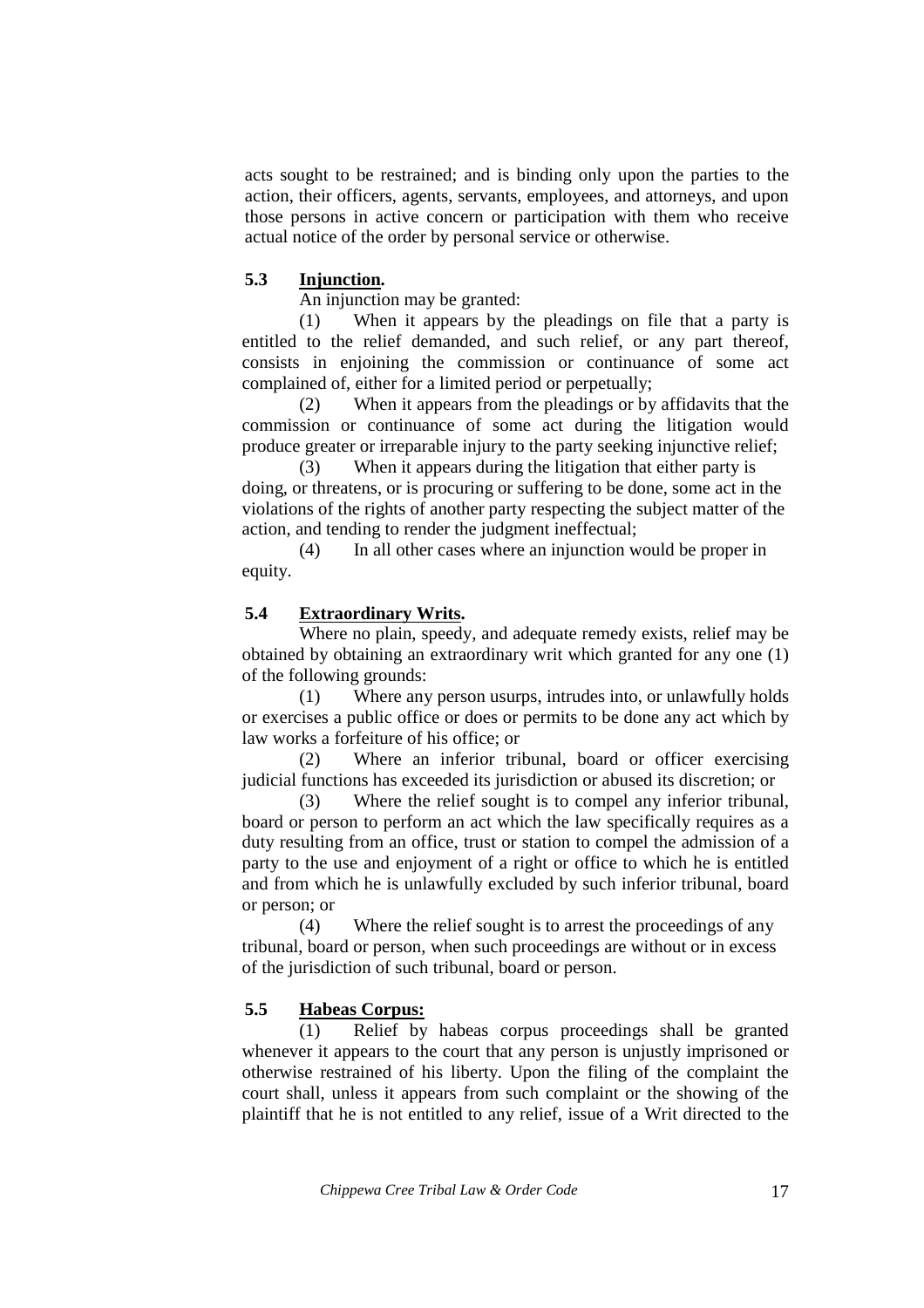defendant commanding him to bring the person alleged to be restrained before the court at a specific time and place, at which time the court shall proceed to hear the matter and render judgment accordingly. If the writ is not issued, the court shall state its reason therefore in writing and file the same with the complaint, and shall deliver a copy thereof to the plaintiff.

 (2) The defendant shall appear at the proper time and place with the person designated or show good cause for not dong so and must answer the complaint within the time allowed. The answer must state plainly whether he then has, or at any time has had the person designated under his control and restraint, and if so, the cause thereof. If such person has been transferred, the defendant must state the fact, and to whom, and when, the transfer was made, and the reason or authority therefore.

 (3) The person restrained may waive his right to be present at the hearing, in which case the writ shall be modified accordingly. Pending a determination of the matter the Court may place such person in the custody of such individual or individuals as may be deemed proper.

 (4) In each case, the court, upon determining the case, shall enter specific findings of fact and conclusions of law and judgment, in writing, and the same shall be made a part of the record in the case. If the court finds in favor of the complaint, it shall enter a appropriate order with respect to judgment or sentence in the former proceedings and such further orders with respect to re-arraignment, retrial, custody, bail, or discharge as the Court may deem just and proper in the case.

## **Chapter 6. PROCEDURES FOR APPEALS**

### **6.1 Who can Request Judiciary Review:**

Any party adversely affected by a decision of the trial court in a civil case may appeal that decision to the Chippewa-Cree appellate court. An appeal of the Trial Court's decision in a criminal case shall proceed pursuant to the provisions contained in the Criminal Procedure Title of this Tribal Code.

#### **6.2 Commencement of a Civil Appeal:**

A party must commence an appeal within five (5) days of the date of the Trial Court's decision by filing with the Clerk of the Chippewa-Cree Court, an original and one (1) copy of a Request for appeal. The appealing party shall pay a filing fee to be set by court rule at the time the Request of Appeal is filed. Within twenty (20) days of requesting an appeal, the party must file two (2) copies of his brief in support of the appeal. The clerk will notify the appellate court judges and the opposing parties within three (3) days of receiving the request for appeal. Upon receiving the copies of the brief in support of the appeal, the clerk will distribute one (1) copy to the appellate court and the other copy to the opposing party.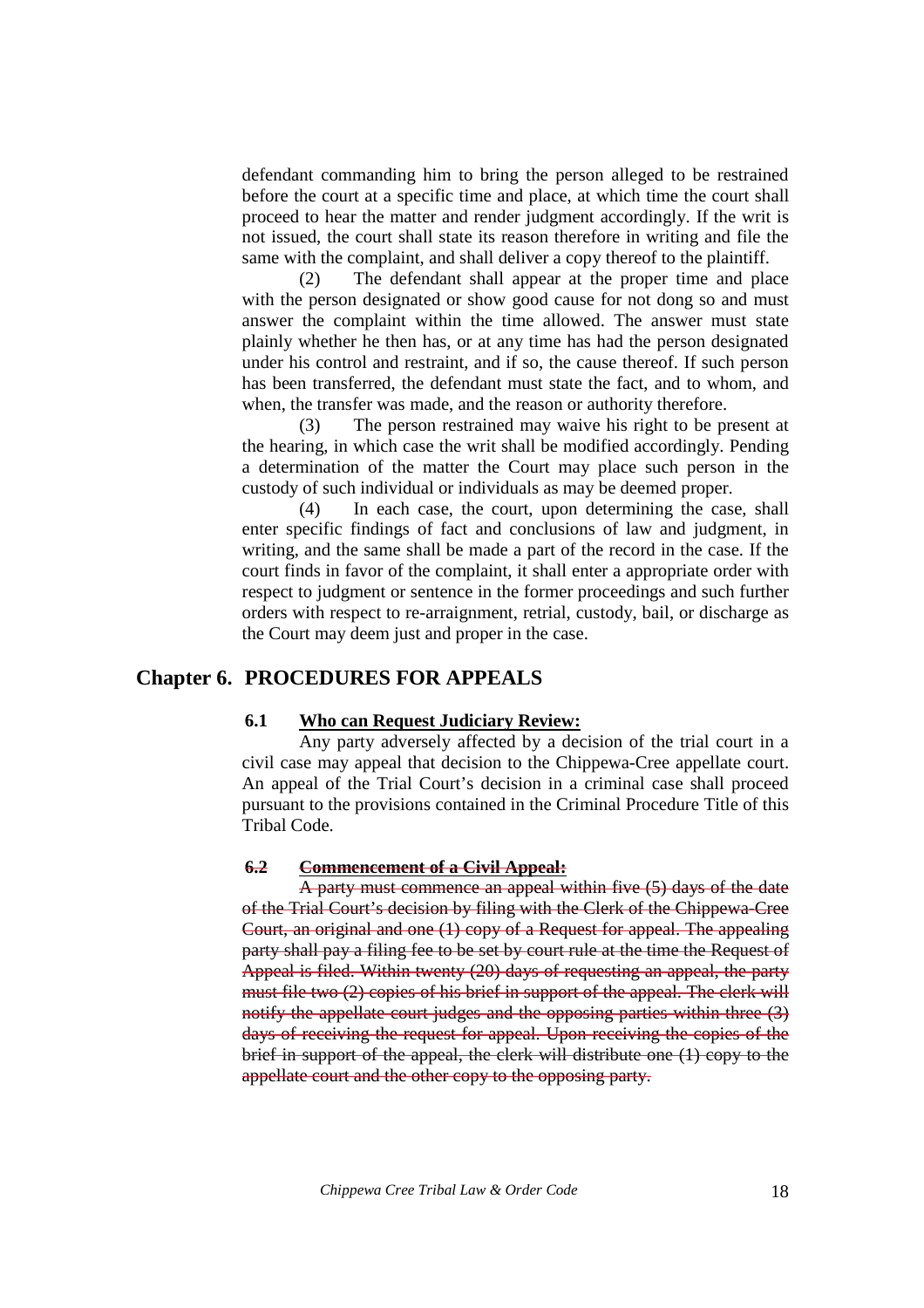## **6.3 What may be Appealed.**

 Any final decision of the Trial Court may be appealed. However, the appellate court may refuse to hear a civil appeal if it determines that the appeal is without merit. The appellate court shall notify the parties that the appeal is refused no later than ten (10) days after the request for appeal is filed.

### **6.4 Opposing Party's Response.**

The opposing party will have twenty (20) days from the date that the appealing party's brief is received to submit an opposing brief and to make any requests.

#### **6.5 Consequences of Missing Filing dates.**

 If a party does not file his request for appeal within the stated time limit, he loses his opportunity to appeal. If a party does not submit his brief within the stated time limits, the case will be decided without the brief. However, for good cause, the appellate court may extend any time limit set in this chapter.

## **6.6 Availability of the Trial Transcript.**

 The Clerk shall keep the original trial transcript tape on file. A copy of the tape shall be provided to the appellate court, and upon the Court's request a transcribed copy of the trail transcript shall be provided. The parties to the appeal may listen to the trial transcript tape at the offices of the Court. Upon the request of the party, the Clerk will furnish that party at cost, with either a recorded copy or a transcribed copy of the transcript.

## **6.7 Court Cost and fee Waivers.**

If the appellate court requests a transcribed copy of the trail court transcript, the cost of transcribing the copy will be paid by the appealing party. The appellate court may waive or reduce the transcribing fee and the filing fee, or both, as justice requires.

#### **6.8 When Oral Arguments Heard.**

In a civil case, the appellate court may request oral arguments. Oral arguments will be scheduled within ten (10) days of such a request.

#### **6.9 Procedures on appeal.**

 Relying upon this Code, and custom and tradition, the appellate court may affirm, modify or reverse the Trial Court's determinations of issues of law. The appellate court shall remand a case to the Trial Court for further findings of fact and a new judgment if on review of the Trial Court's findings of fact, the appellate court determines that the Trial Court's findings of facts are not sufficient to support the Trial Court's judgment and are not sufficient to support any other judgment on appeal.